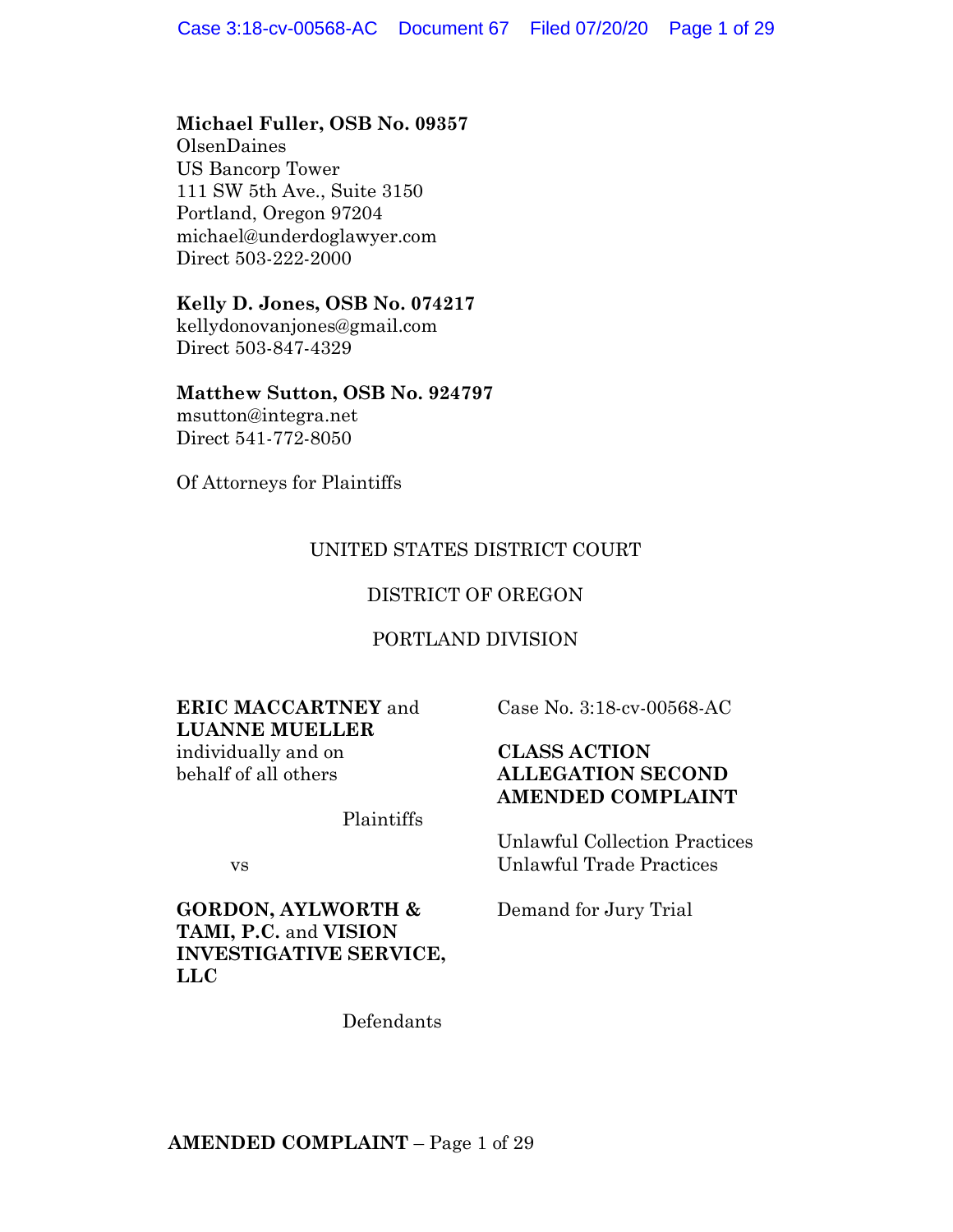## **INTRODUCTION**

Laws protecting people from unfair debt collection date back to America's Founding Fathers. The Constitution instructed Congress to enact uniform laws on debt forgiveness. Almost 75 years after the Constitution was ratified, Congress passed the 13th Amendment, prohibiting all forms of indentured servitude. Another 100 years later, the United States Supreme Court began declaring debtors' prisons unconstitutional. In 1977, Congress passed the Fair Debt Collection Practices Act (FDCPA) to "eliminate abusive debt collection practices by debt collectors, to ensure that those debt collectors who refrain from using abusive debt collection practices are not competitively disadvantaged, and to promote consistent State action to protect consumers against debt collection abuses." 15 U.S.C. § 1692(e). Oregon law specifically prohibits collectors from charging excessive service fees.

But not all collectors choose to follow the law.

**2.**

Oregon debt collection law firm Gordon, Aylworth & Tami, P.C. (GAT) is the largest debt collection law firm in Oregon and files thousands of lawsuits a year against Oregon consumers. GAT's largest client is Midland Funding, LLC, a national debt collector that buys portfolios of defaulted consumer debts from national banks and other

## **AMENDED COMPLAINT** – Page 2 of 29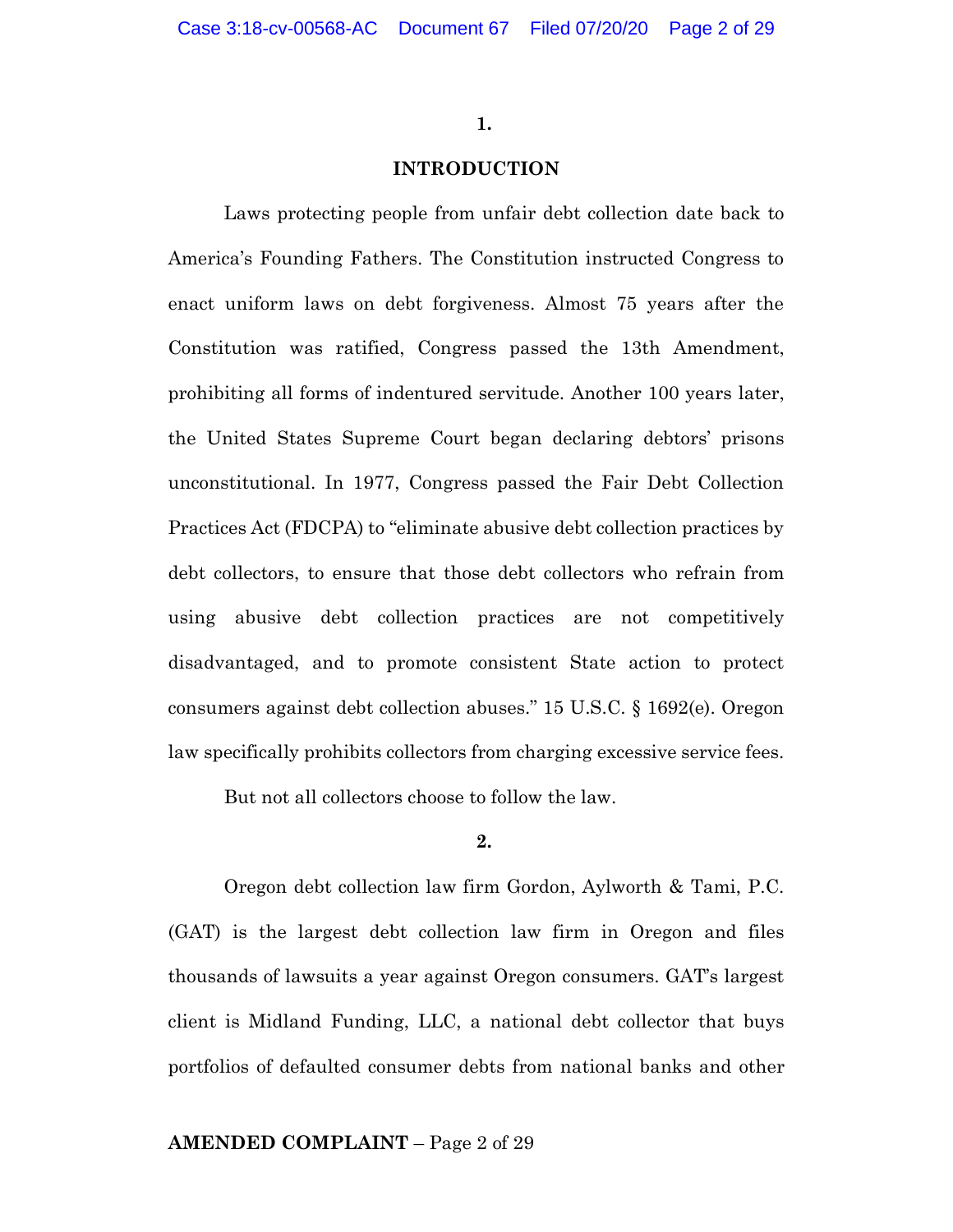creditors for pennies on the dollar. Midland Funding, LLC (collectively "Midland") and its alter ego and sister entity Midland Credit Management, Inc. are both owned by Encore Capital Group, Inc. When it is unsuccessful in collecting its debts on its own, Midland employs debt collection law firms like GAT as agents-in-fact to collect the debts by suing consumers, obtaining judgments against them, and then garnishing wages and bank accounts. The vast majority of judgments GAT obtains against consumers are default judgments because many consumers do not have the time, resources, or legal knowledge required to mount a defense.

#### **3.**

When GAT files a debt collection lawsuit against an Oregon consumer and the consumer does not answer or appear, GAT obtains a default order and judgment against the consumer. As part of the default judgment, GAT can request an award costs and disbursements incurred by its client from the court, only as allowed by Oregon law. Costs incurred by a prevailing party that are actually incurred and paid to a third party to execute service of the summons and complaint in the debt collection lawsuit are allowed as recoverable costs and disbursements, but the manner of service and the costs allowed are specifically regulated by Oregon law.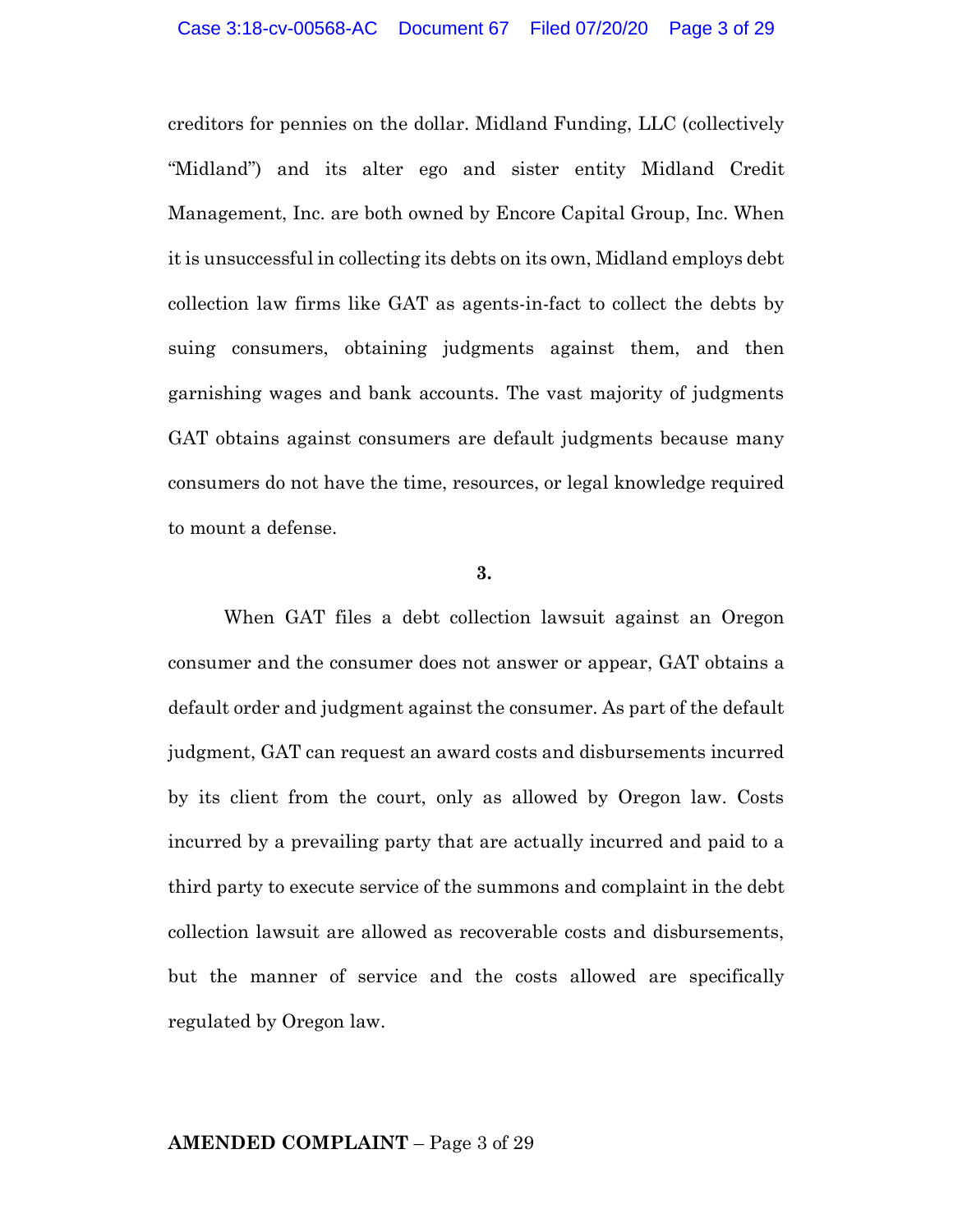Oregon Rule of Civil Procedure (ORCP) 68 A(2) provides that "'[c]osts and disbursements' are reasonable and necessary expenses incurred in the prosecution or defense of an action, other than for legal services…" ORCP 68 B provides that "[i]n any action, costs and disbursements shall be allowed to the prevailing party unless these rules or any other rule or statute direct that in the particular case costs and disbursements shall not be allowed to the prevailing party or shall be allowed to some other party, or unless the court otherwise directs."

**5.**

ORS 20.115 provides that service fees paid to a party other than the sheriff are allowable as costs and disbursements, but the amount requested cannot exceed what the sheriff charges at the time of the service, as set forth in the version of ORS 21.300 in effect at the time of service. Service costs paid to a person besides a sheriff may exceed what the sheriff charges only in amounts for: the reasonable cost of service outside this state, the reasonable rate for mileage, the reasonable cost of locating and serving a party when routine service methods are unsuccessful, or the *reasonable* cost of expedited service *if expedited service is necessary*.

## **AMENDED COMPLAINT** – Page 4 of 29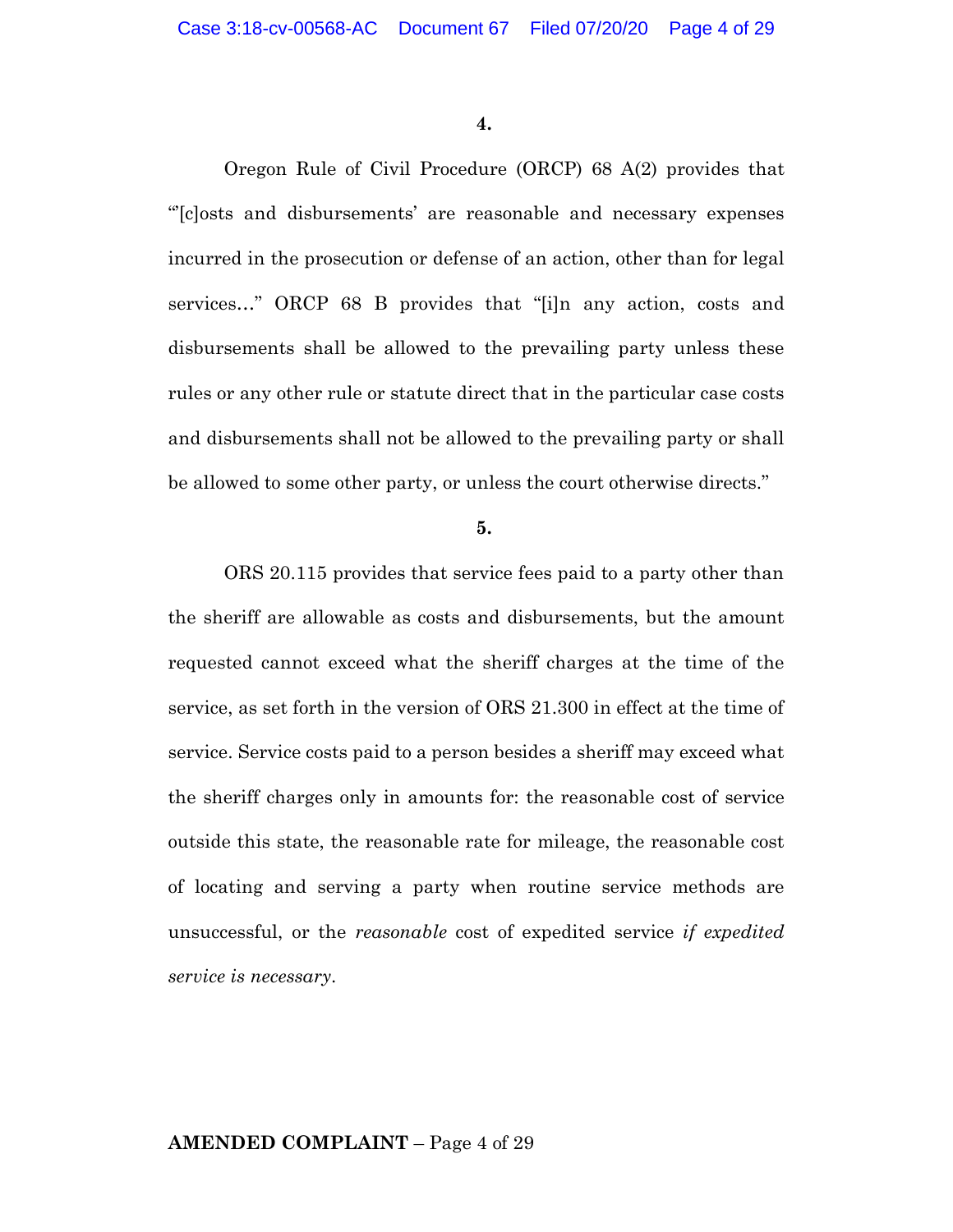The amount of sheriff service costs allowed under ORS 21.300 prior to January 1, 2018 was \$36.

**7.**

ORCP 7 E provides that service of the summons and complaint cannot be executed by the party itself *or its attorney*, unless it is service by mail. Most lawyers and law firms use a private arms-length professional process server, but not GAT. Instead GAT decided to set up its own dummy service company, Vision Investigative Services, LLC (Vision), a wholly owned and operated subsidiary of GAT.

### **8.**

Under the Oregon Rules of Professional Conduct (ORPC) it is professional misconduct for a lawyer to "engage in conduct involving dishonesty, fraud, deceit or misrepresentation that reflects adversely on the lawyer's fitness to practice law" or to "engage in conduct that is prejudicial to the administration of justice." ORPC 8.4(a)(3)-(4). A lawyer is also prohibited from counseling "a client to engage, or assist a client, in conduct that the lawyer knows is illegal or fraudulent…" and a lawyer may not "enter into an agreement for, charge or collect an illegal or clearly excessive fee or a clearly excessive amount for expenses." ORPC 1.2(c), 1.5(a). In representing a client, a lawyer cannot knowingly "make a false statement of material fact or law to a third

## **AMENDED COMPLAINT** – Page 5 of 29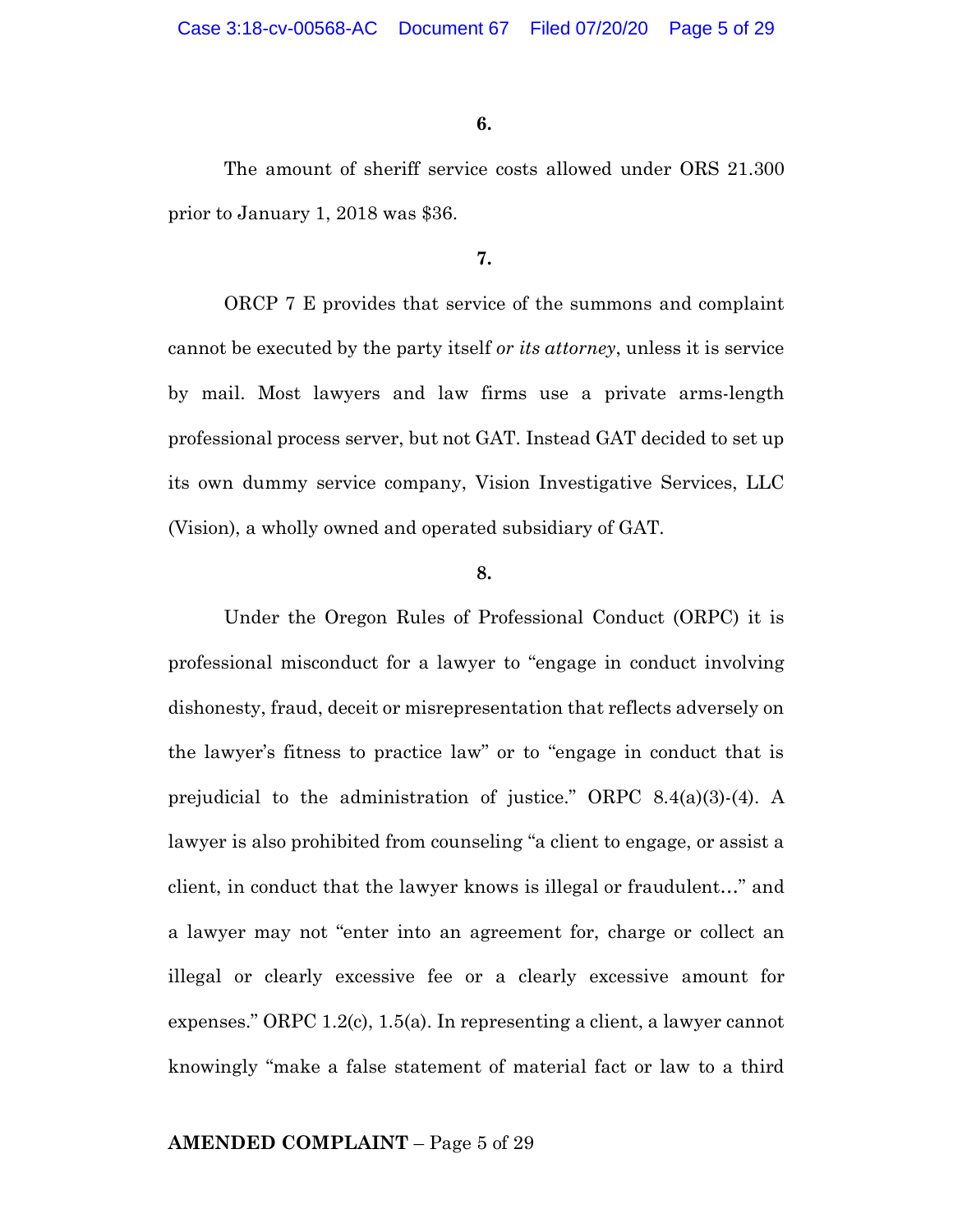person" or fail to disclose a material fact when disclosure is necessary to avoid assisting an illegal or fraudulent act by a client." ORPC 4.1.

#### **9.**

Oregon law and the ORPC do not contemplate or allow for a law firm to set up a dummy service company that is a wholly owned and operated entity of the law firm so that the law firm (or its client) can profit from unreasonable, prohibited, and unlawfully inflated service costs that are not actually incurred or paid to a third party. The FDCPA and the Oregon Unlawful Trade Practices Act (UTPA) provide a private cause of action for these unfair practices and the many Oregon consumers who have been concretely harmed by these practices deserve relief from this Court.

### **10.**

On behalf of its client Midland, GAT filed lawsuits against plaintiffs (and the putative class) alleging an amount owed for alleged defaulted debts purchased by Midland. In the complaints that it served on the plaintiffs, in addition to the debt and post-judgment interest, it stated that its client "is also entitled to actual costs and disbursements." *See* Exhibit 1. Service of the summonses and complaints on plaintiffs was accomplished via first class and certified mail with return receipt requested. *See* Exhibit 1. The plaintiffs all defaulted and then GAT, without knowledge of the plaintiffs, represented to the Court that its

## **AMENDED COMPLAINT** – Page 6 of 29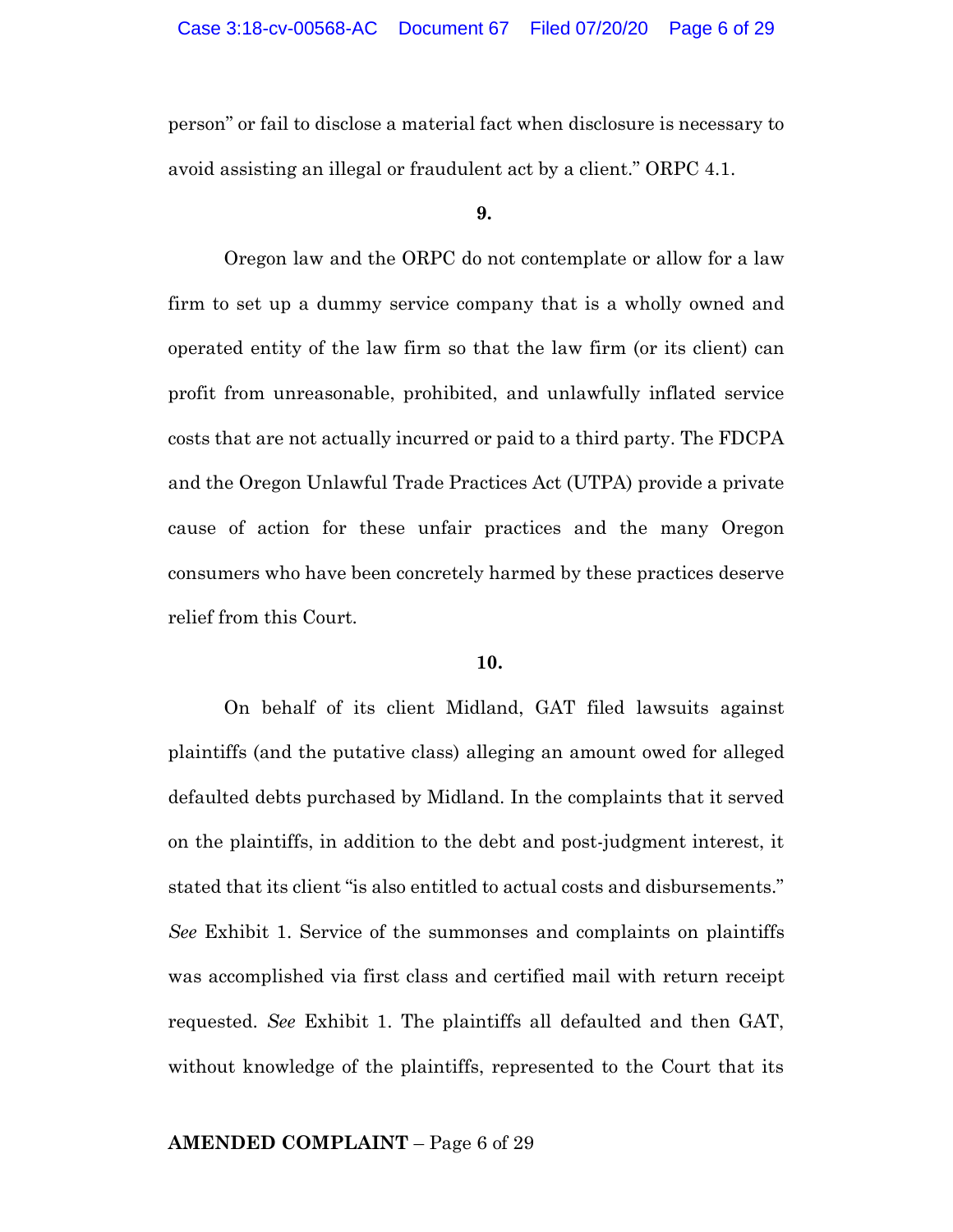client was "entitled to the recovery of reasonable and necessary costs and disbursements as authorized by ORCP 68A (2), including expedited service fees pursuant to ORS 20.115(2)(d). The costs, as detailed below, are billed directly to the client and are not overhead expenses. Expedited Service was necessary and the service fees set forth below reflect the actual costs of the service." *See* Exhibit 1. In each case, GAT requested \$45 for the alleged actual and necessary costs of this "expedited" service. But GAT failed to inform the Court that it owned and operated the dummy service entity that performed the service, and falsely stated that the \$45 was the actual cost of service incurred by GAT's client, that the service costs were not "overhead" of GAT, and that additional cost for expedited service was both reasonable and necessary. Plaintiffs subsequently paid the inflated \$45 service costs to GAT.

## **11.**

Unknown to plaintiffs at the time, Oregon law prohibited GAT from collecting service fees not actually incurred by its client and paid to a third party, and Oregon law prohibited GAT from collecting inflated costs of service for routine mailing that were not permissible because they were not both reasonable and necessary. GAT's \$45 fees were not reasonable when the actual cost of service by mail was approximately \$7. Plaintiffs, through counsel, discovered that GAT funneled these excessive and unlawful service fees through a dummy service company

## **AMENDED COMPLAINT** – Page 7 of 29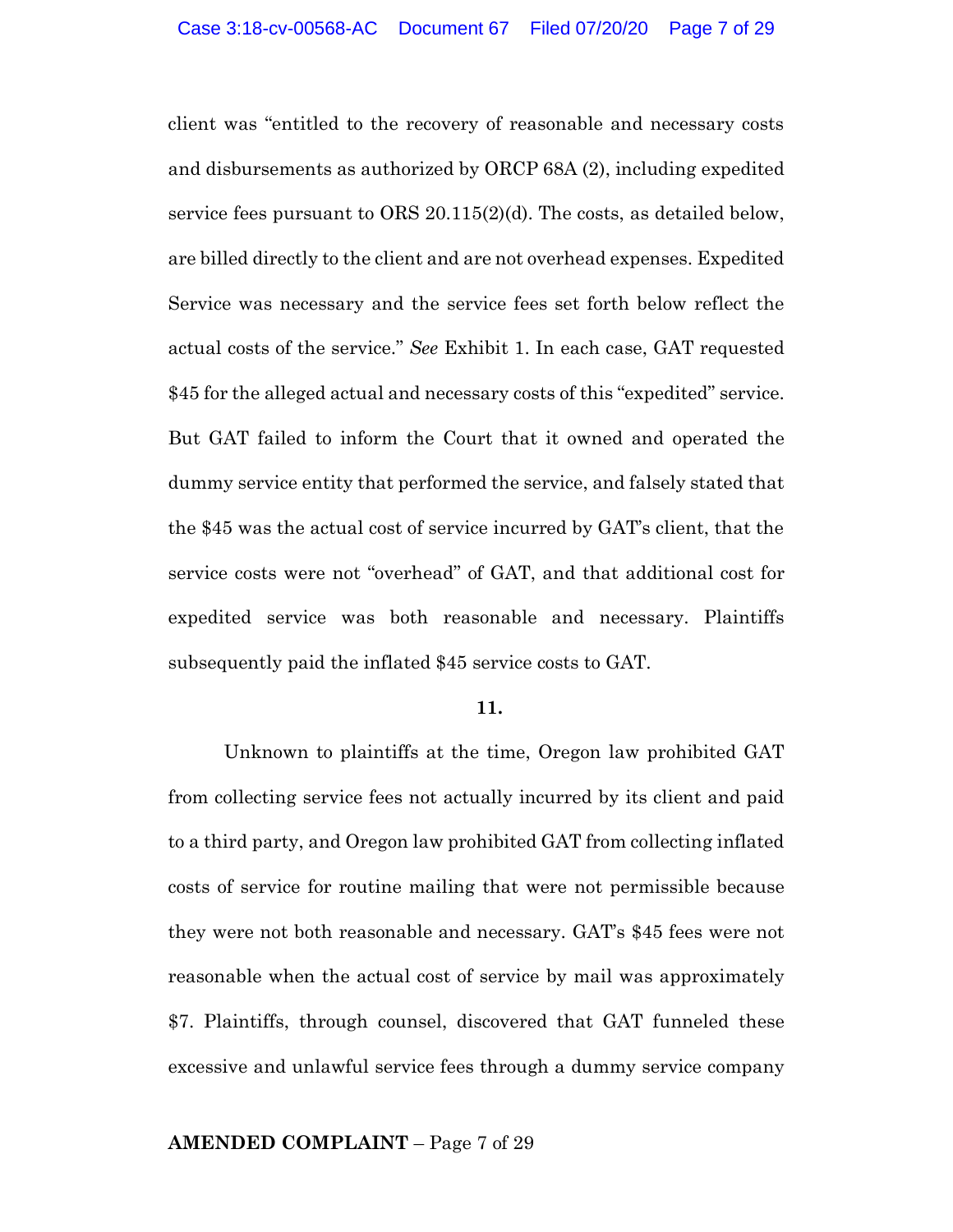that was controlled, owned, and operated by GAT. By charging and collecting excessive service fees and funneling the profits through a dummy service company, GAT puts local debt collectors that do not overcharge consumers at a competitive disadvantage, and GAT extracts illegal profits from Oregon consumers who can least afford it. Although the unlawful service fees may not have caused substantial damage to each plaintiff individually, the aggregate damages suffered by similarly situated consumers are indeed substantial.

### **12.**

To paraphrase Judge Posner, "only a lunatic or a fanatic" goes to court on her own over a relatively small loss. So, plaintiffs file this lawsuit as a class action, on behalf of themselves, and thousands of other consumers ripped off by GAT's unlawful collection and trade practices.

#### **13.**

Plaintiffs file this case in hopes of stopping GAT from continuing to demand and collect excessive service fees in its lawsuits and to persuade GAT to dismantle its unlawful and unethical dummy service company. They also hope to force defendants to return the thousands of dollars in excessive service fees that they have unlawfully collected from unwitting Oregon consumers.

### **AMENDED COMPLAINT** – Page 8 of 29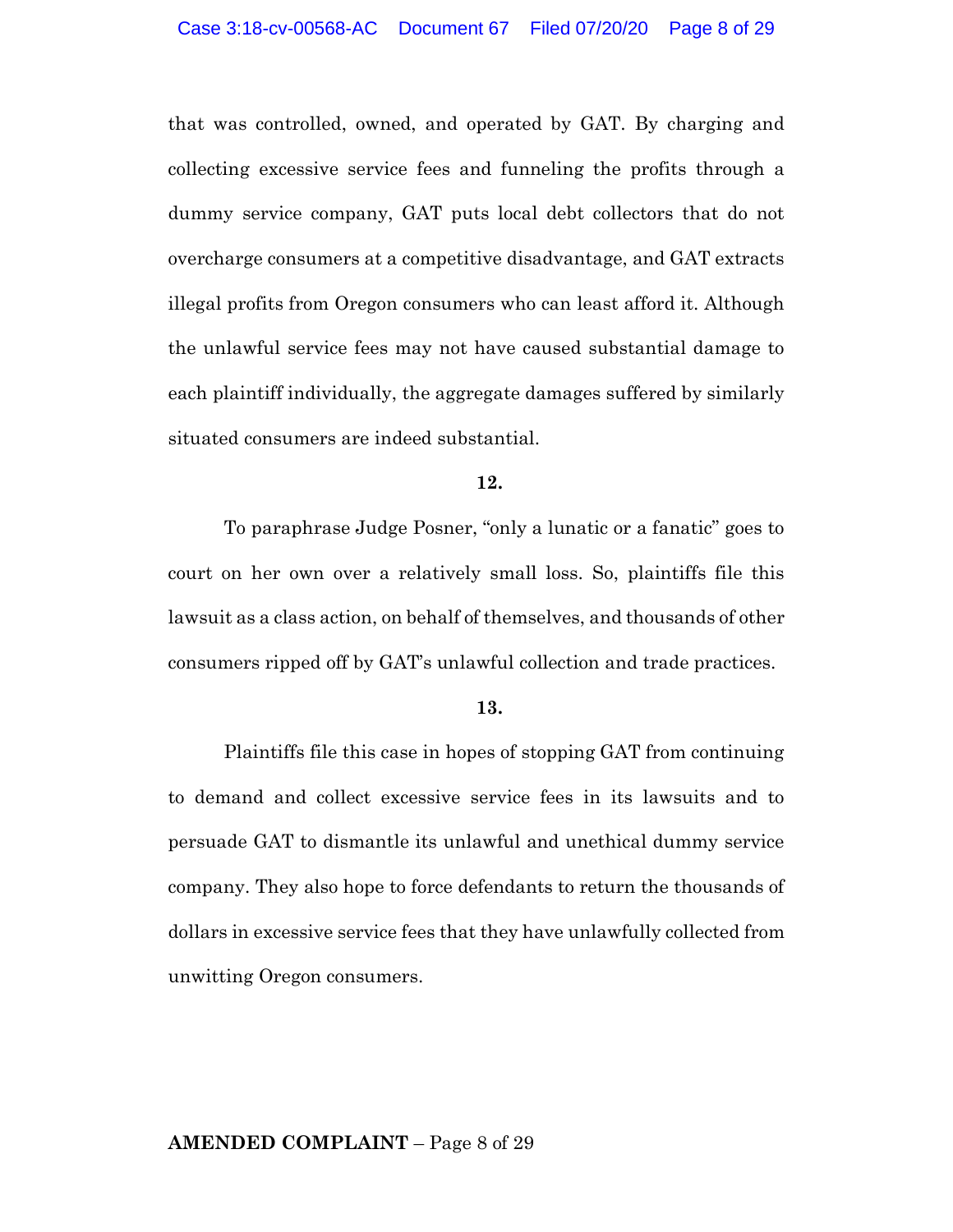#### **JURISDICTION AND THE PARTIES**

This Court has jurisdiction under 28 U.S.C. §§ 1331 and 1367 because the FDCPA, 15 U.S.C. § 1692, *et seq.*, is a federal consumer protection law, and because plaintiffs' claim under Oregon's UTPA is so related to the FDCPA claim that they form part of the same case and controversy.

#### **15.**

Plaintiffs are individuals living in Multnomah County, Oregon and "consumers" protected by the FDCPA because they allegedly owed delinquent credit account debt incurred for personal, family, household purposes. Plaintiffs are also "persons" protected by the UTPA.

#### **16.**

GAT is a "person" governed by the UTPA because GAT and its attorneys regularly collect debts in the course of their business and occupation. GAT advertises itself as a "high-volume" law firm practicing debt collection throughout the Pacific Northwest since 1978. GAT and its predecessor corporations have a pattern and practice of violating the laws governing debt collection in Oregon. See, e.g., *Gordon v. Rosenblum*, 361 Or. 352 (2017), etc.

### **AMENDED COMPLAINT** – Page 9 of 29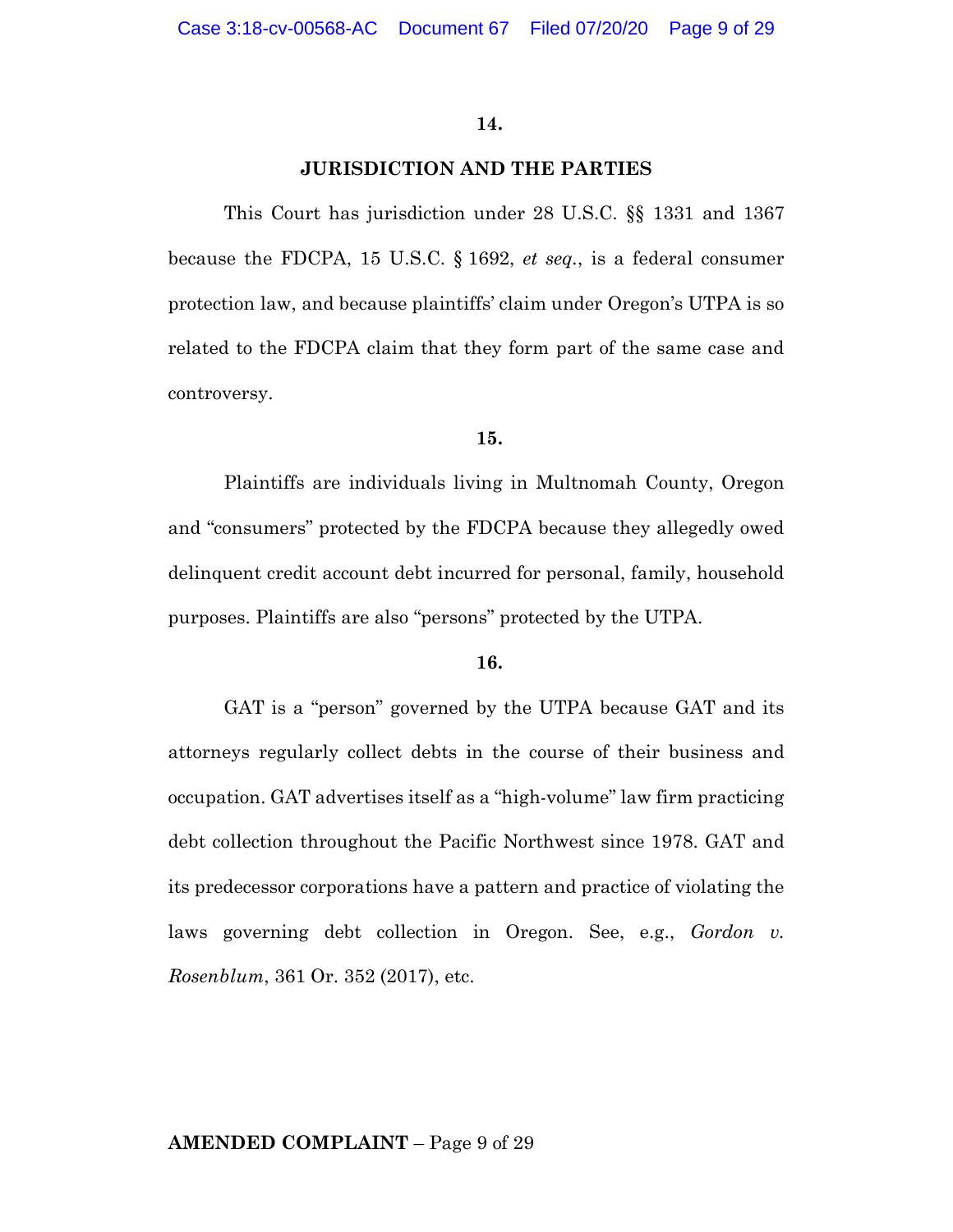GAT is a "debt collector" as that term is defined in the FDCPA because it regularly collects defaulted debts owed to, and on behalf of, others, including Midland in this case, using the United States Postal Service, and the principal purpose of GAT's business is the collection of delinquent debts owed to others.

#### **18.**

GAT is an Oregon corporation. GAT's registered agent with the State of Oregon is Matthew Aylworth. GAT's manager as registered with the State of Oregon is Matthew Aylworth. GAT's principal place of business as registered with the State of Oregon is 4023 W First Ave., Eugene, Oregon 97402.

### **19.**

Vision Investigative Services, LLC (Vision) is an Oregon limited liability company. Vision's registered agent with the State of Oregon is Matthew Aylworth. Vision's manager as registered with the State of Oregon is Matthew Aylworth. Vision's principal place of business as registered with the State of Oregon is 4023 W First Ave., Eugene, Oregon 97402, the same address as GAT. Vision is a wholly owned and operated subsidiary of GAT. *See* Docket #13.

### **AMENDED COMPLAINT** – Page 10 of 29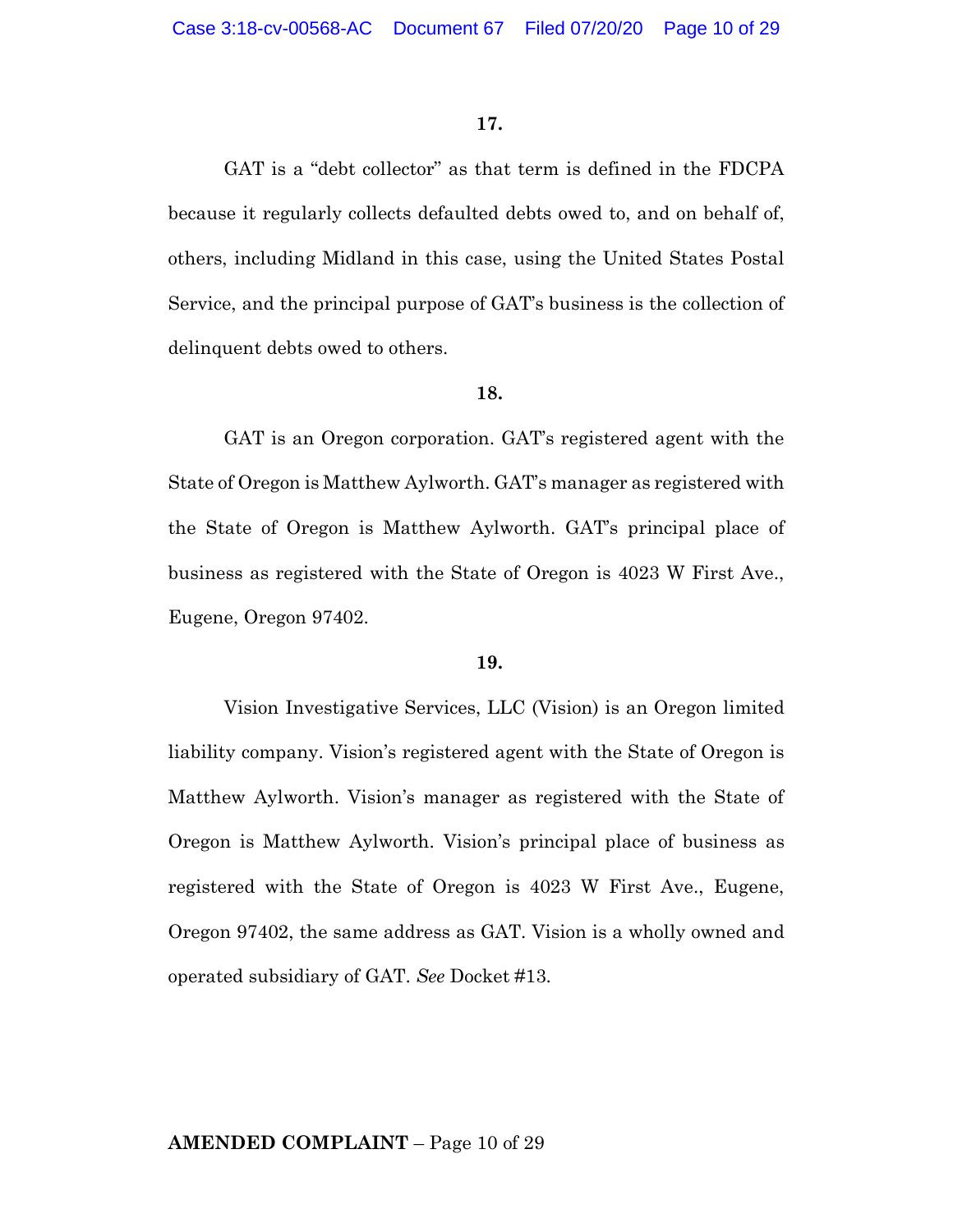Venue is proper under 28 U.S.C. § 1391 because GAT collected debt from plaintiffs when they resided in Multnomah County, Oregon.

## **21.**

## **ADDITIONAL FACTUAL ALLEGATIONS**

This complaint's allegations are based on personal knowledge as to plaintiffs' behavior and made on information and belief as to the behavior of others. The term "excessive service fee" refers both to GAT's prohibited service fees in general, GAT's unreasonable and unnecessary "expedited service" fees, and GAT's unreasonable fees for service by mail.

## **22.**

On or around May 4, 2017, GAT filed a lawsuit against Mr. MacCartney to collect debt in the Circuit Court of the State of Oregon for Multnomah County in case number 17CV18244. Mr. MacCartney's credit account debt at issue in case number 17CV18244 was charged off for delinquency in 2016 after he became unable to repay it. In addition to the credit account debt amount of \$1,057.48, the complaint filed in the lawsuit represented that GAT was entitled to "actual costs and disbursements". *See* Exhibit 1. GAT's complaint was a communication and a means to attempt to collect debt from Mr. McCartney.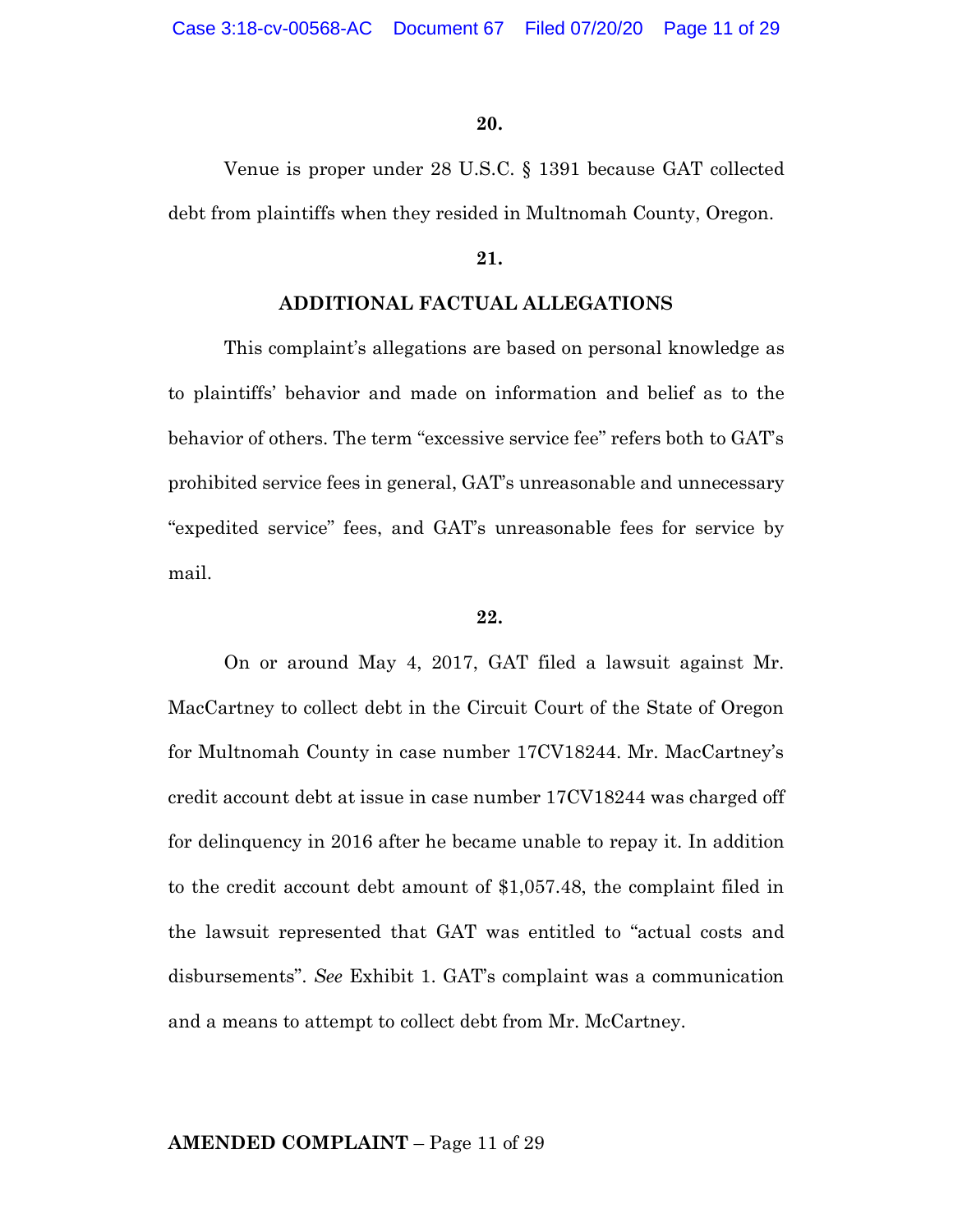On or around May 30, 2017, GAT completed service of its lawsuit on Mr. MacCartney by certified and first-class mail. *See* Exhibit 1. GAT's service of its lawsuit on Mr. MacCartney was routine and could not be considered "expedited service" because there was no justification or requirement for expediting service. The actual cost of GAT's service on Mr. MacCartney was approximately \$7.

## **24.**

On or around June 28, 2017, GAT filed a statement for costs in its lawsuit against Mr. MacCartney. *See* Exhibit 1. GAT's statement acknowledged that its representations were "for use as evidence in court and is subject to penalty of perjury." *Id*. The cost statement was a means to attempt to collect debt from Mr. MacCartney. Mr. MacCartney then paid GAT the debt and excessive service fee in full based on GAT's cost statement. GAT was not allowed to collect a \$45 expedited service cost from Mr. MacCartney because it was not the amount that was actually paid for the service, nor was it actually incurred by Midland, and because expedited service was not a reasonable or necessary cost in his case. The false statements and lack of disclosure in the cost statement that GAT owned and operated Vison was a fraud upon the Court. Mr. MacCartney then satisfied the default judgment prior to this action being filed. *See* Exhibit 1.

## **AMENDED COMPLAINT** – Page 12 of 29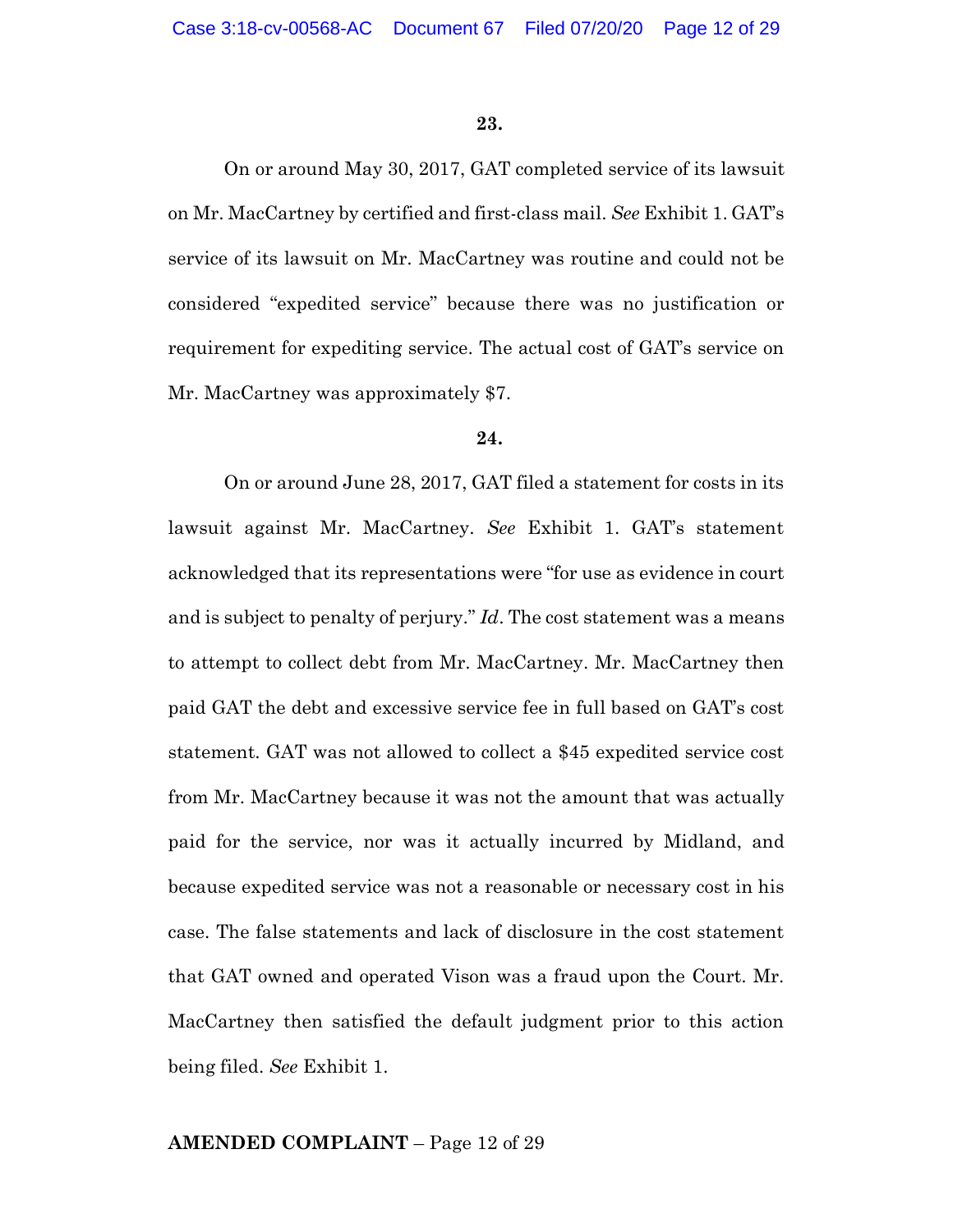On or around August 15, 2017, GAT filed a lawsuit against Ms. Mueller to collect debt in the Circuit Court of the State of Oregon for Multnomah County in case number 17CV35553. Ms. Mueller's credit account debt at issue in case number 17CV35553 was charged off for delinquency in 2016 after she became unable to repay it. In addition to the credit account debt amount of \$1,303.49, the complaint filed in the lawsuit represented that GAT was entitled to "actual costs and disbursements". *See* Exhibit 1. GAT's complaint was a communication and a means to attempt to collect debt from Ms. Mueller.

#### **26.**

On or around August 21, 2017, GAT completed service of its lawsuit on Ms. Mueller by certified and first-class mail. *See* Exhibit 1. GAT's service of its lawsuit on Ms. Mueller was routine and could not be considered "expedited service" because there was no justification or requirement for expediting service. The actual cost of GAT's service on Ms. Mueller was approximately \$7.

## **27.**

On or around June 28, 2017, GAT filed a statement for costs in its lawsuit against Ms. Mueller. GAT's statement acknowledged that its representations were "for use as evidence in court and is subject to penalty of perjury." *See* Exhibit 1. GAT's statement acknowledged that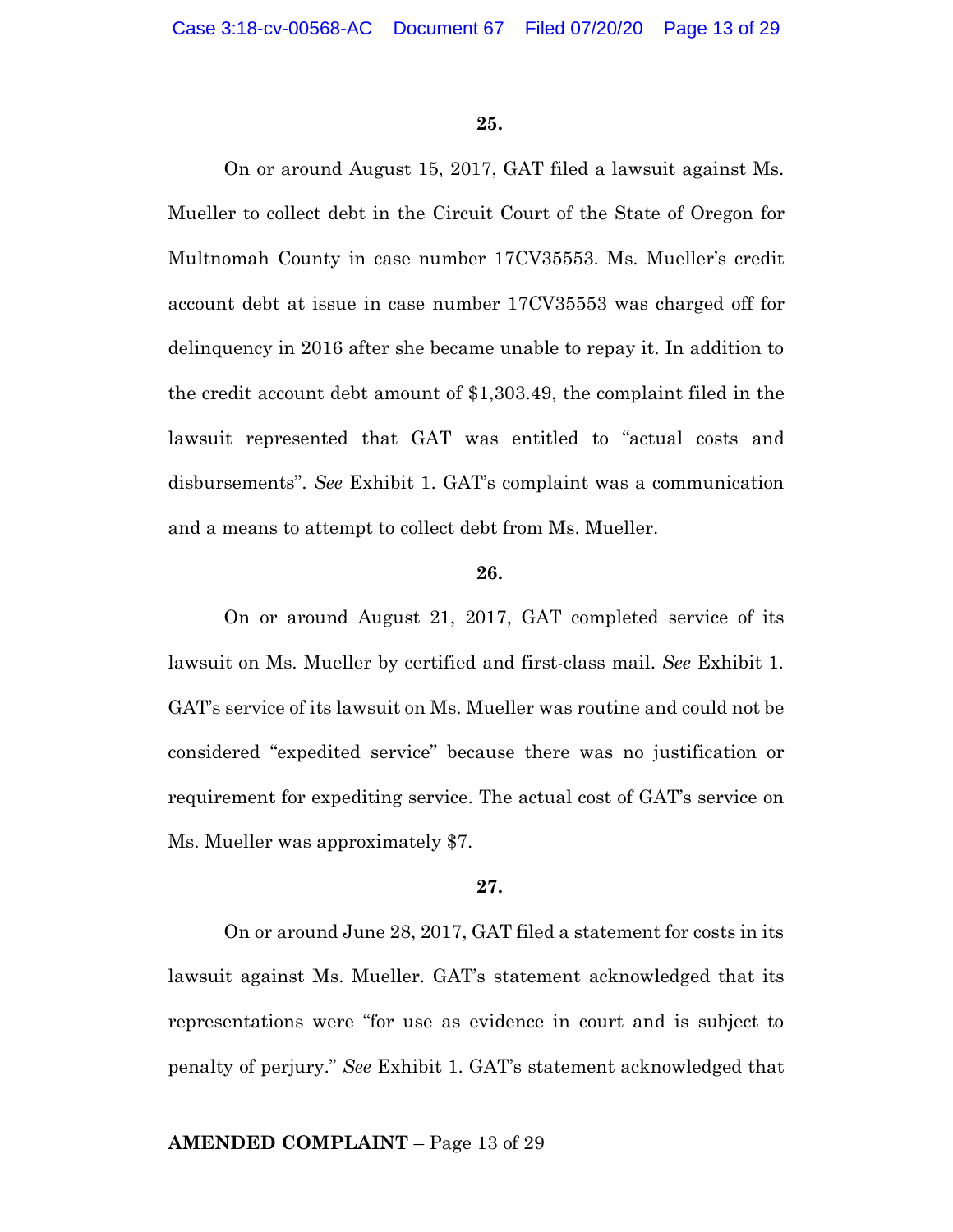its representations were "for use as evidence in court and is subject to penalty of perjury." *Id.* The cost statement was a means to attempt to collect debt from Ms. Mueller. Ms. Mueller then paid GAT the debt and excessive service fee in full based on GAT's cost statement. GAT was not allowed to collect a \$45 expedited service cost from Ms. Mueller because it was not the amount that was actually paid for the service, nor was it actually incurred by Midland, and because expedited service was not a reasonable or necessary cost in her case. The false statements and lack of disclosure in the cost statement that GAT owned and operated Vison was a fraud upon the Court. Ms. Muller then satisfied the default judgment prior to this action being filed. *See* Exhibit 1.

## **28.**

By adopting the FDCPA, Congress elevated the right of consumers such as plaintiffs to be completely free from a debt collector's unlawful collection practices. The invasion of that right by GAT, as well as the actual damages paid by the plaintiffs, are concrete injuries in fact for which this Court may provide relief. GAT's false, deceptive, and misleading statements and unfair and unconscionable tactics to collect service fee amounts that were not permitted by law presented an actual material risk of harm – including that as a result of GAT's violation of the law as set forth in this complaint, plaintiffs and members of the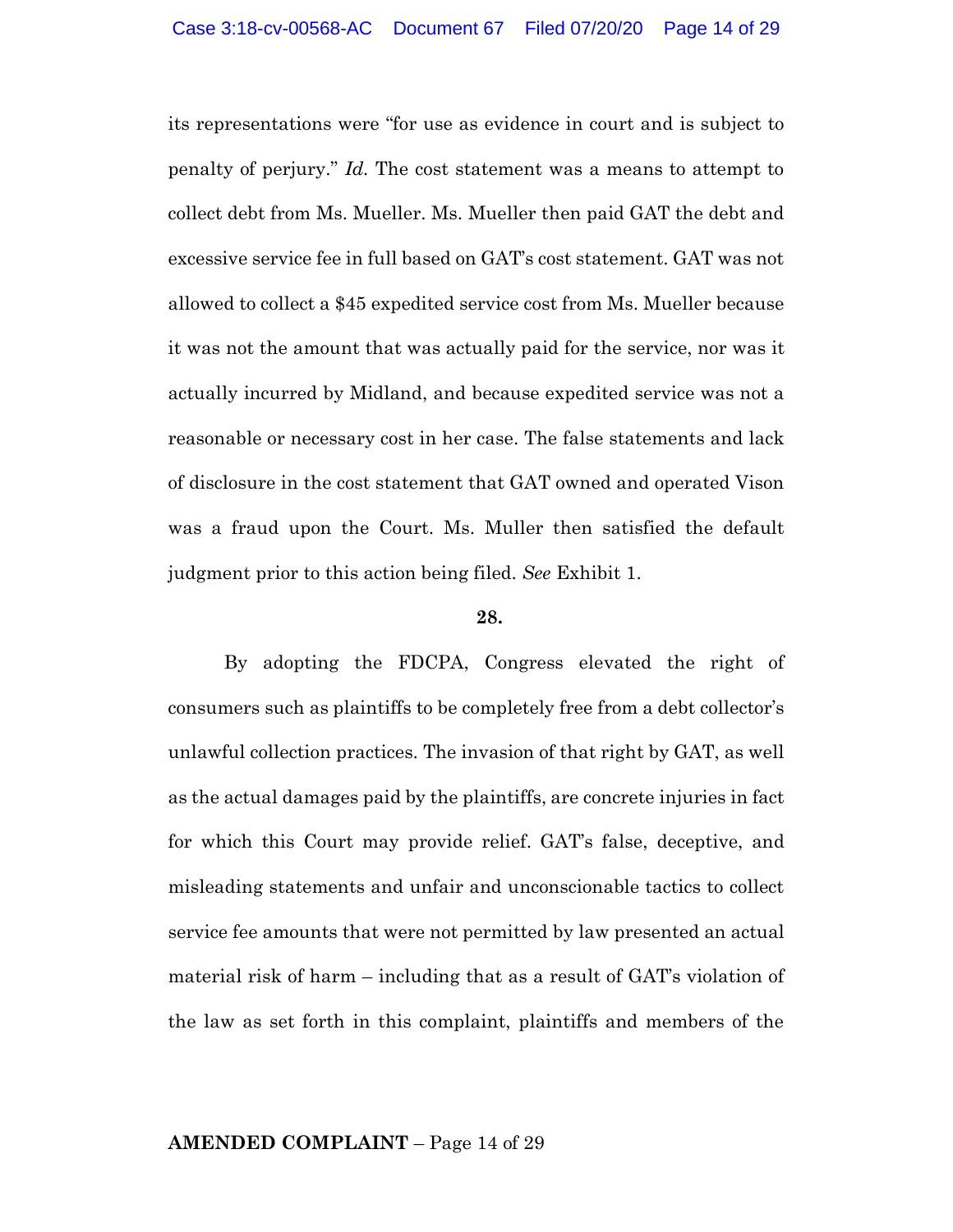putative class would pay, and in the case of plaintiffs, did in fact pay, amounts that GAT was not entitled to collect.

#### **29.**

Given the opportunity for discovery, the evidence will show that GAT's collections of excessive service fee amounts prohibited by Oregon law, in violation of GAT's professional conduct duties, and in violation of the FDCPA and UTPA as alleged in this complaint, represent a common collection scheme. As part of its collection scheme, GAT filed materially similar statements in thousands of other Oregon consumer lawsuits to collect, or attempt to collect, materially similar unlawful service fees, unnecessary expedited service fees in amounts that were prohibited by Oregon law, and that overstated, and caused the likelihood of confusion or misunderstanding about, the permissible fee amount, in violation of the FDCPA and UTPA.

#### **30.**

The evidence will show that GAT falsely represented that expedited service was necessary in cases where expedited service was not necessary. The evidence will show that GAT collects service fees from consumers in excess of the actual cost of the service and that the inflated costs are not actually incurred by GAT's clients. The evidence will show that GAT unfairly profited by owning and operating the very service company that GAT used to extract its excessive service fees from

## **AMENDED COMPLAINT** – Page 15 of 29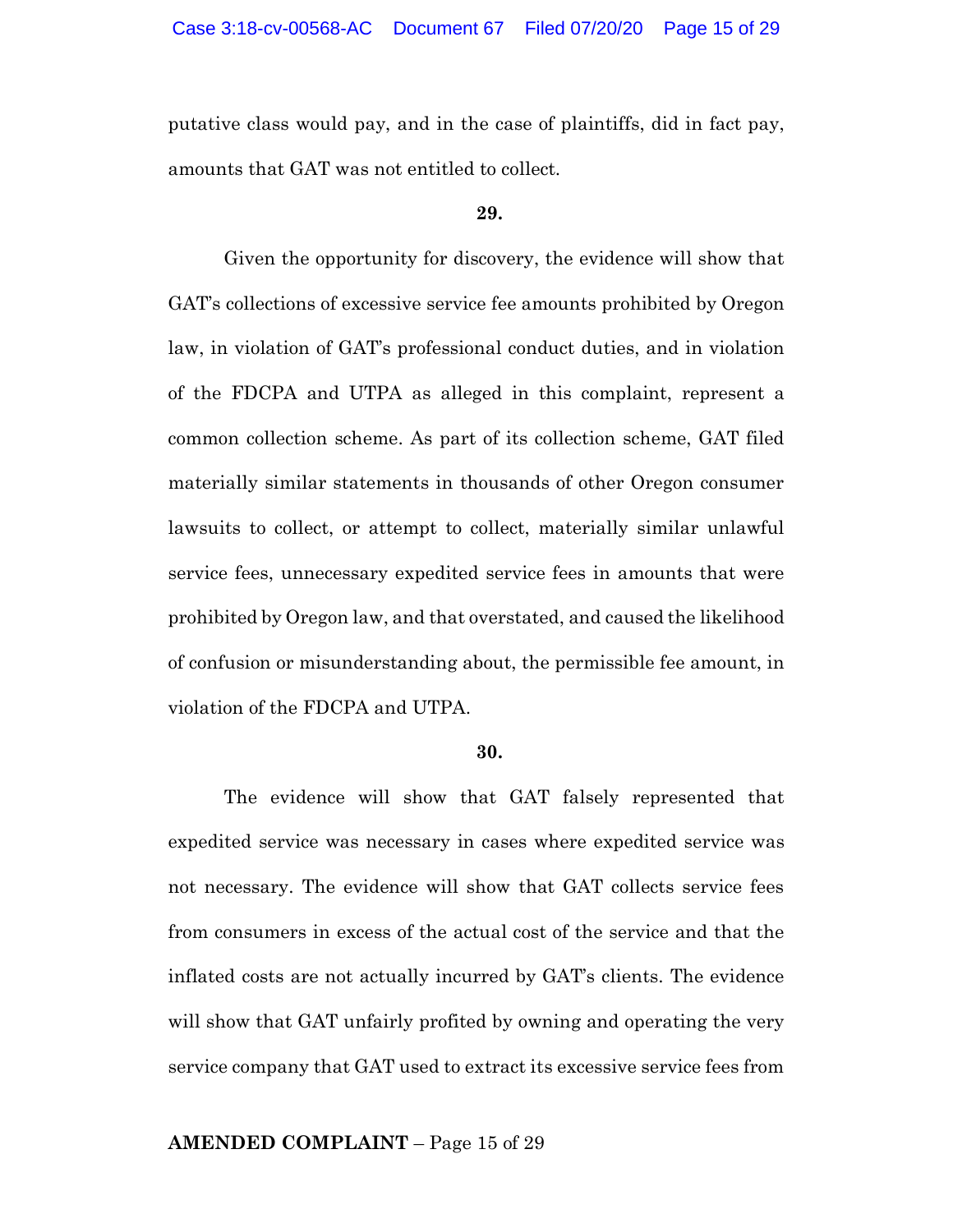Oregon consumers, and that GAT should have to pay restitution in the amount of the service fees it collected from plaintiffs and the class members to avoid unjust enrichment.

## **31.**

## **CLASS ACTION ALLEGATIONS**

Under FRCP 23, plaintiffs bring this action on behalf of themselves and all other similarly situated individual consumers. The class is initially defined as:

- **a)** all individual consumers with Oregon addresses,
- **b)** who GAT filed a lawsuit against to collect a consumer debt on or after April 3, 2017, or
- **c)** who GAT collected service fees from on or after April 3, 2012, and
- **d)** who Vision served a complaint to stating that GAT's client was entitled to actual costs and disbursements,
- **e)** who had lawsuits filed against them in which GAT included a cost statement claiming any service fee or costs "reflect the actual costs of the service", are "billed directly to the client and are not overhead expenses", or requesting additional costs for "expedited" service because such service was "necessary", and
- **f)** who paid Vision's service fees.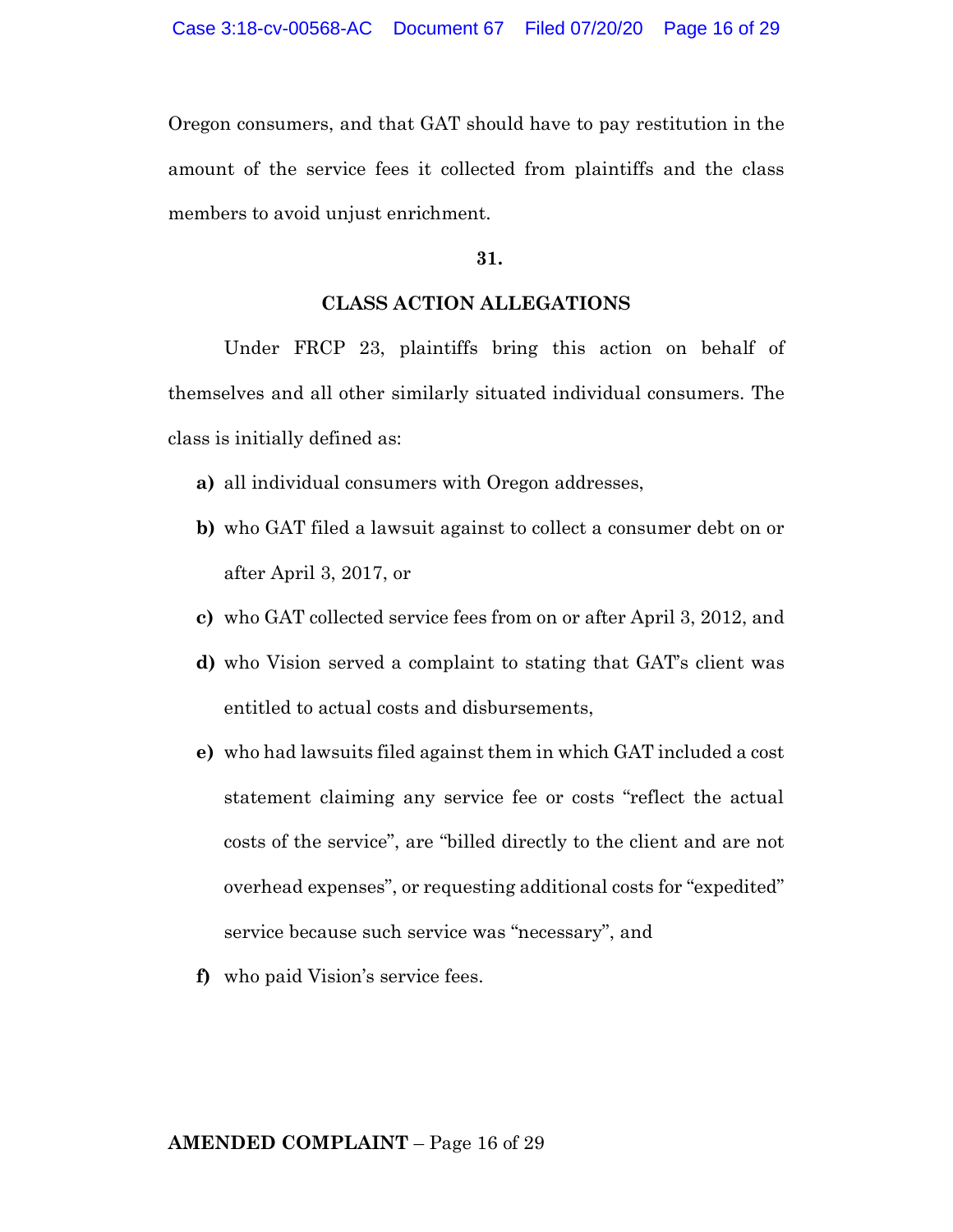A class action is proper under FRCP 23(a) because based on Oregon court records, the class consists of thousands of individual consumers, and joinder of all members is impracticable. Each class member is easily identifiable based on GAT's files and Oregon court records. Excluded from the class are all attorneys for the class, officers and members of GAT, any judge who sits on the case, and all jurors and alternate jurors who sit on the case.

### **33.**

This action can be maintained as a class action under FRCP 23(a) and (b) because there are questions of law and fact common to the class members, which predominate over any questions relating to individual class members, including but not limited to:

**a)** Whether GAT's behavior as alleged in this complaint, including its statements in the complaints it served on consumers that it was seeking "actual costs and disbursements" and the statements made to the Court in its false and deceptive costs statements caused the likelihood of confusion or of misunderstanding as to the source of GAT's services, the source of the service fees, or that Midland approved of GAT's requested service fees, and caused ascertainable losses to plaintiffs and the putative class in the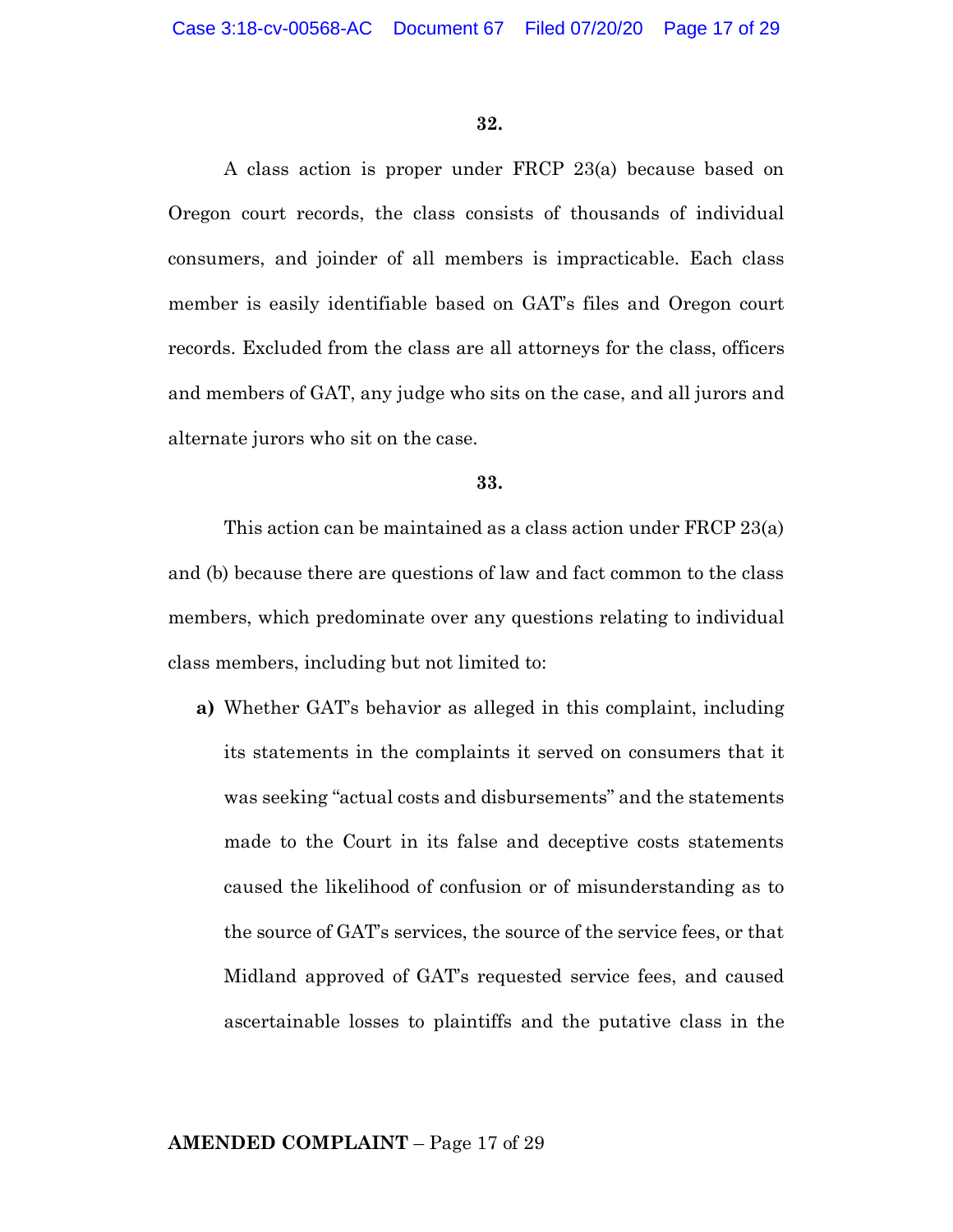form of inflated and prohibited service costs that GAT collected or was paid,

- **b)** Whether GAT's representations in the complaints it served on consumers that only "actual costs and disbursements" were being requested, when GAT knew that it would be requesting and collecting amounts that were not the actual costs paid for service, and were not actually incurred by GAT's client, was a false, deceptive, or misleading representation, or a deceptive or unfair or unconscionable means to collect the debt in violation of the FDCPA,
- **c)** Whether GAT's collection of debts by filing fraudulent and deceptive cost statements with the Court stating that the service fees were the actual amount paid for mail service, were incurred by GAT's client, were not overhead of GAT, and falsely stating that the inflated amount for expedited service was reasonable and necessary when it was it was not, and the failure to disclose to the Court that the service company that effectuated service was a wholly owned and operated subsidiary of GAT, is a false, deceptive, and misleading means to collect debt, a false representation of the amount of debt, and an unfair and unconscionable means in collection of debt that is not allowed by law, in violation of the FDCPA,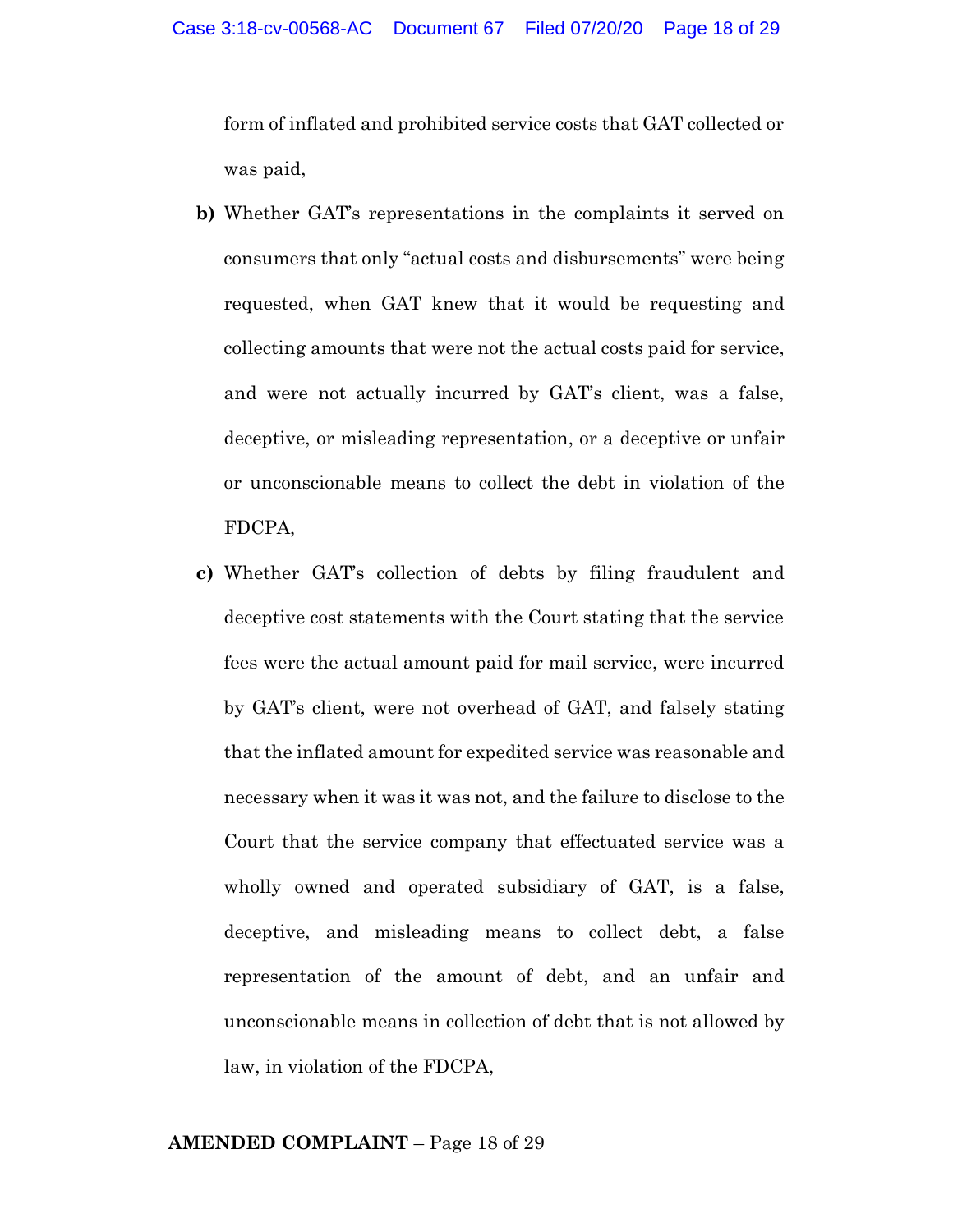- **d)** Whether GAT's scheme of collecting excessive and prohibited service fees through a dummy service company that it wholly owns and operates so that it (or its clients) can increase its profits is an unfair and unconscionable means in collection of debt in violation of the FDCPA, and
- **e)** Whether GAT and Vision, should have to pay back the service fees GAT fraudulently obtained by misrepresenting in its complaints the service fees it would seek and by seeking expedited service fees that were not necessary or even incurred as restitution to avoid GAT and Vision's unjust enrichment.

Plaintiffs' claims are typical of the claims of the class members, as they are based on the same factual circumstances, form statements, common collection scheme, and legal theories. Plaintiffs have no interests adverse to the class members.

#### **35.**

Plaintiffs will fairly and adequately represent and protect the interests of the members of the class. Plaintiffs have retained nationally known and locally respected counsel experienced in class action litigation and FDCPA litigation to further ensure such representation and protection of the class. Plaintiffs and their counsel intend to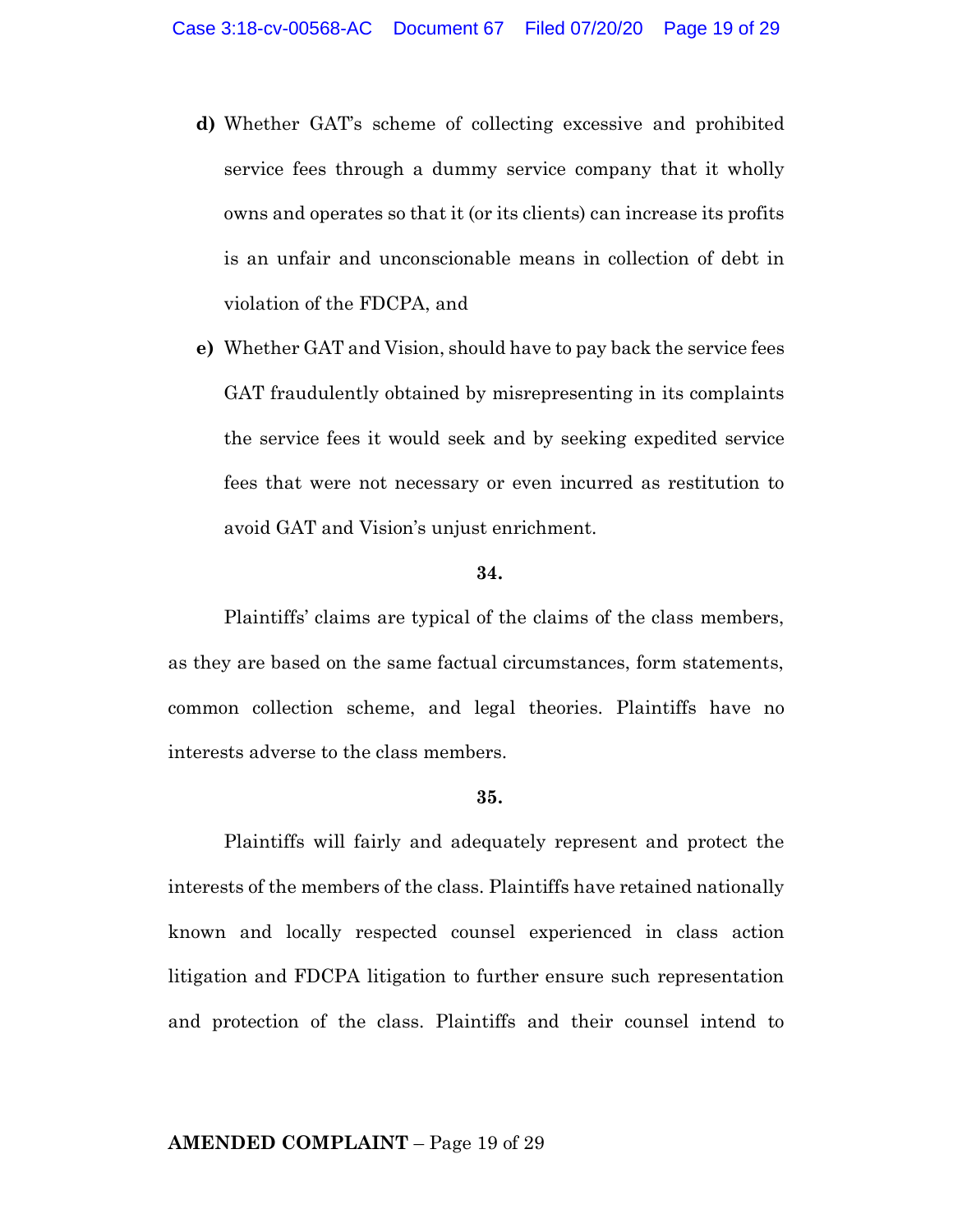prosecute this action vigorously and have the resources necessary to successfully try this case to judgment.

#### **36.**

A class action is superior to other available methods for the fair and efficient adjudication of this controversy. Absent class-wide adjudication, members of the class are without effective recourse. Because of the relatively small monetary value of each individual class member's claim, few, if any, class members could afford to prosecute an individual action against GAT. The federal court filing fee alone is double the maximum statutory damages available under the UTPA. Absent class treatment, GAT's alleged wrongdoing would go unabated, and no class member would be afforded the opportunity to seek judicial relief, whether for themselves or for the public good generally.

#### **37.**

A class action is appropriate under FRCP 23(b)(3) because the questions of law and fact regarding the nature and legality of GAT's practices as alleged in this complaint predominate over any questions affecting only individual class members, and a class action is superior to other available methods for the fair and efficient adjudication of this controversy, for the following reasons:

**a)** The prosecution of separate actions creates a risk of inconsistent or varying rulings,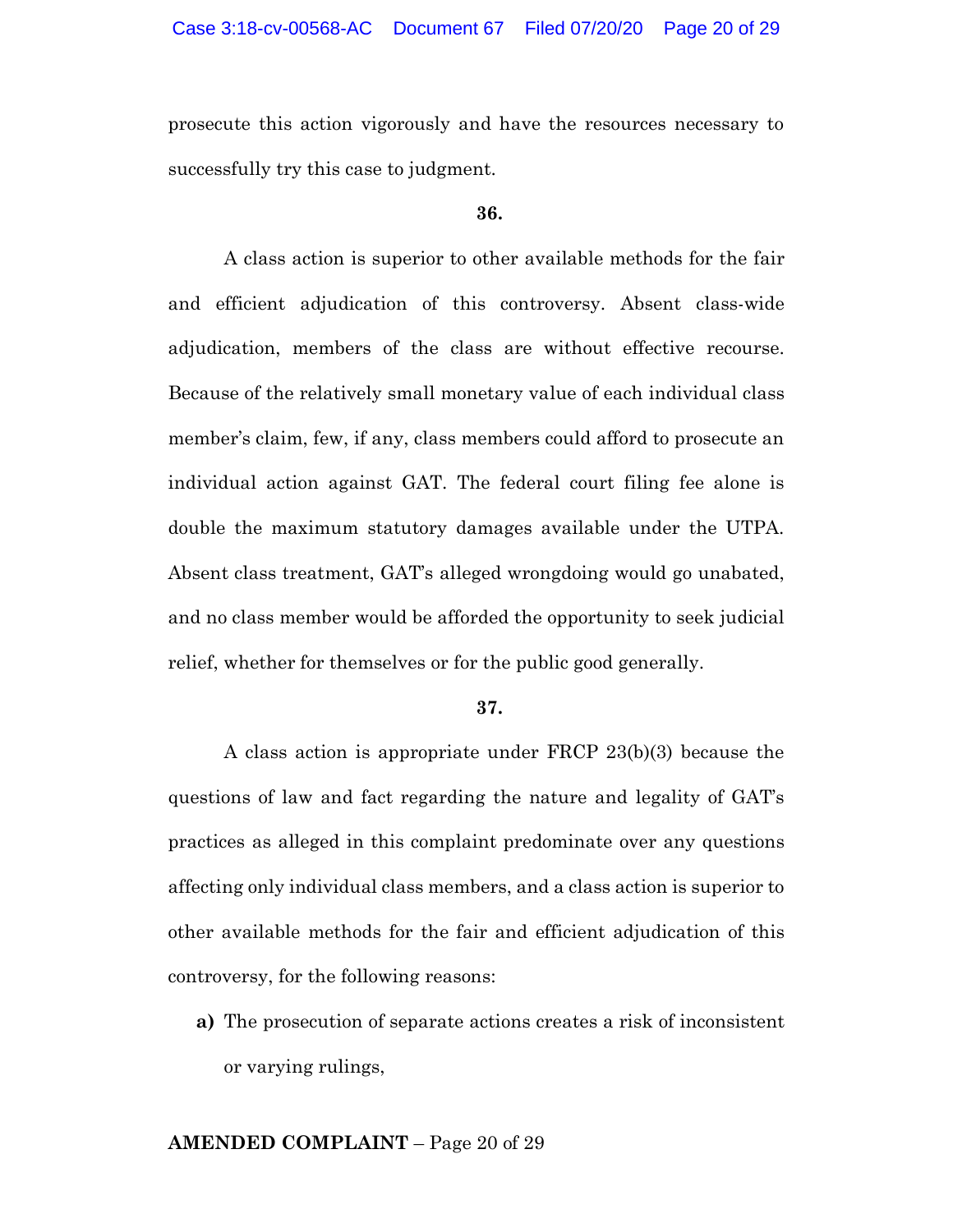- **b)** The common questions of law and fact described above predominate over questions affecting only individual members,
- **c)** Individual class members would have little interest in controlling the prosecution of separate actions because the amount of each individual claim is relatively small compared to the complexities of the issues and the expenses of litigation,
- **d)** This is a desirable forum because this Court has significant experience managing class actions,
- **e)** A class action will be an efficient method of adjudicating the claims of the class members, and
- **f)** Class members have claims that are not significant in amount relative to the expense of the litigation, so separate actions would not afford significant relief to the members of the class.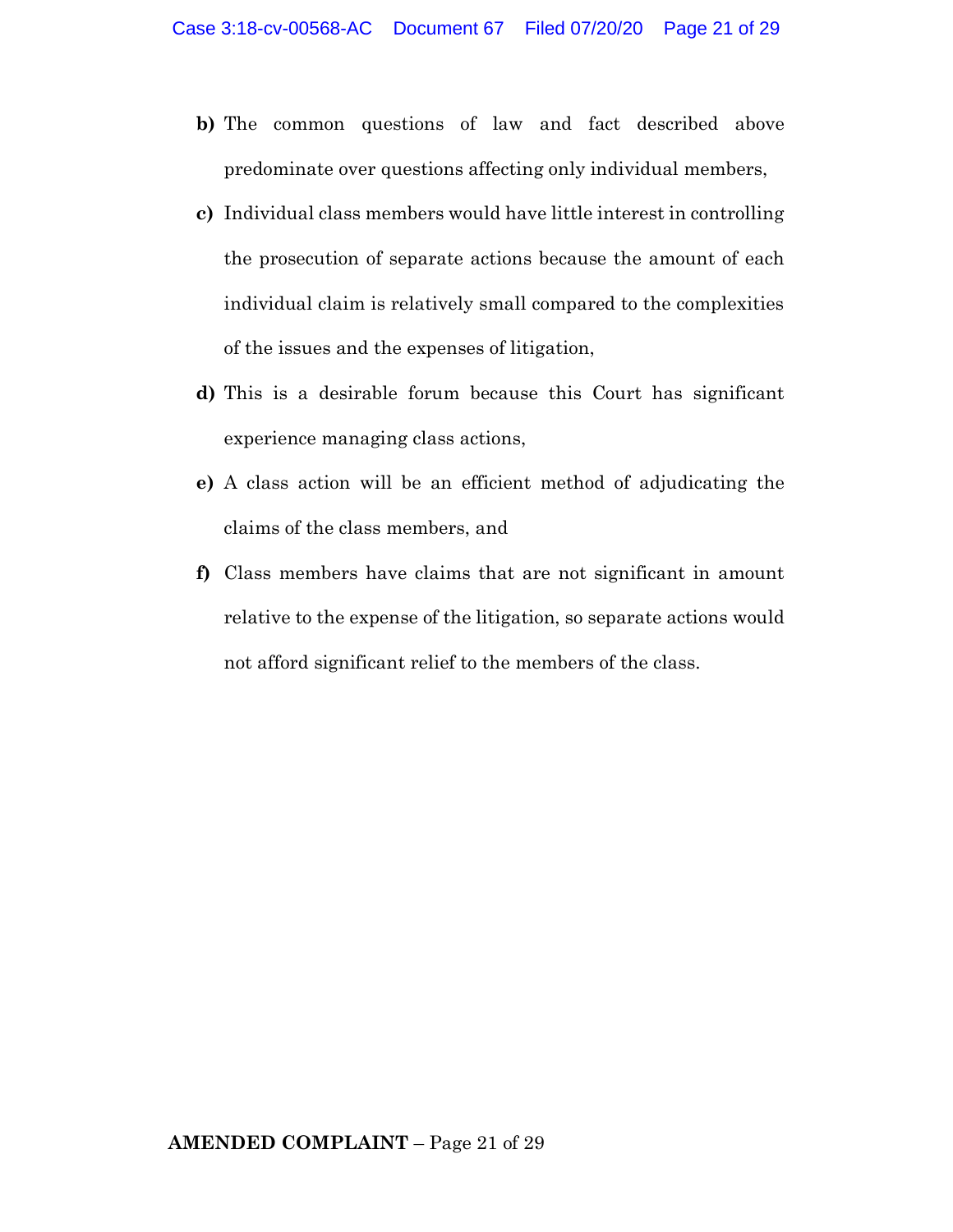## **CLAIMS FOR RELIEF**

## **– Claim 1 for the Putative Class Against GAT –**

## **Violations of the FDCPA**

GAT's representations in the complaints it filed and served on consumers that it was seeking only "actual costs and disbursements" when it knew that it would be collecting service costs that were more than the actual costs paid for the service by mail, as well as an unnecessary, unreasonable, and excessive fee for expedited service, is a false, deceptive, and misleading representation and means to collect debt and an unfair and unconscionable means in collection of debt in violation of 15 U.S.C. § 1692e, § 1692e(2)(A), § 1692e(5), § 1692e(10), and § 1692f.

#### **39.**

GAT's collection of excessive service fees by submitting materially false, deceptive, and misleading cost statements stating that the service fees represented the actual service costs paid for mailed service, that the service fees were actually incurred by its client, that the service fees were not overhead, that expedited service was conducted, that expedited service was necessary, that the cost of service was reasonable, and the failure to disclose that GAT owned and operated the entity that effectuated the service, is a false, deceptive, and misleading means to

## **AMENDED COMPLAINT** – Page 22 of 29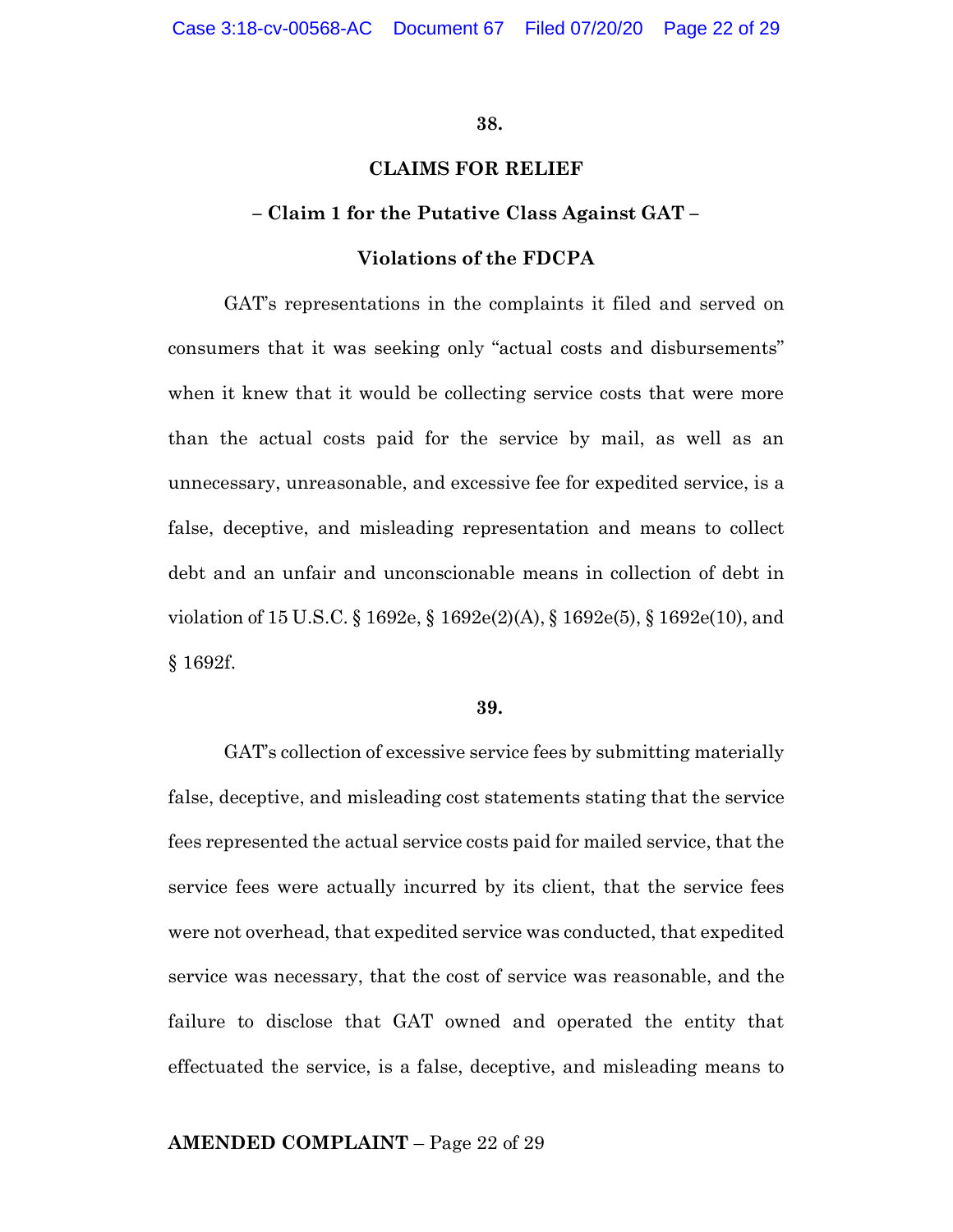collect debt, a false representation of the amount of debt, and an unfair and unconscionable means in collection of debt that is not allowed by law, in violation of 15 U.S.C. § 1692e, § 1692e(2)(A), § 1692e(2)(B),  $\S 1692e(5)$ ,  $\S 1692e(10)$ ,  $\S 1692f$ , and  $\S 1692f(1)$ .

#### **40.**

GAT's collection of excessive service fees from consumers that were not the actual costs of the mailed service, that were not actually paid to a third party, that included overhead expenses of GAT, that were not actually incurred by its clients, that included excessive, unreasonable, and unnecessary expedited service costs, and that were based upon false, deceptive, or misleading costs statements submitted to the Court, is a false, deceptive, and misleading means to collect debt, a false representation of the amount of debt, and an unfair and unconscionable means in collection of debt that is not allowed by law, in violation of 15 U.S.C. § 1692e, § 1692e(2)(A), § 1692e(2)(B), § 1692e(5),  $§ 1692e(10), § 1692f, and § 1692f(1).$ 

#### **41.**

GAT's scheme of collecting excessive and prohibited service fees through a dummy service company that it wholly owns and operates so that it (or its clients) can increase its profits is professionally unethical and is an unfair and unconscionable means in collection of debt in violation of 15 U.S.C. § 1692f.

### **AMENDED COMPLAINT** – Page 23 of 29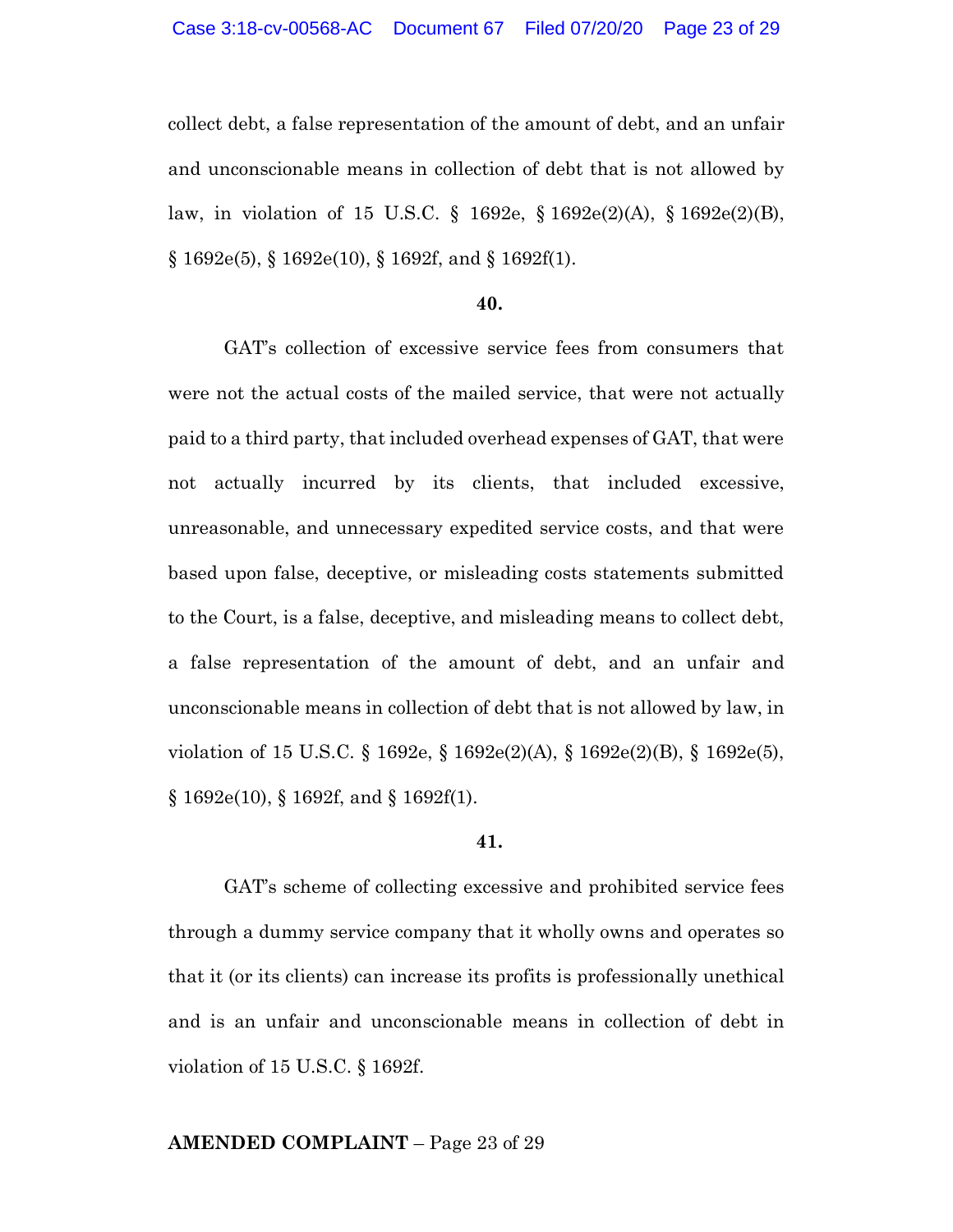As a result of GAT's violations of the FDCPA as alleged above, plaintiffs and all other similarly situated individual consumers are entitled to actual damages of amounts paid to or collected by GAT for its unlawful service fees under  $\S$  1692k(a)(1), statutory damages under  $\S 1692k(a)(2)(B)$ , and reasonable fees and costs under  $\S 1692k(a)(3)$ .

## **43.**

### **– Claim 2 for the Putative Class Against GAT –**

## **Violations of the UTPA**

GAT's practice of stating in the complaints it filed and served on consumers that it was seeking only "actual costs and disbursements" when it knew that it would be collecting service costs that were more than the actual costs paid for the service by mail, as well as an unnecessary, unreasonable, and excessive fee for expedited service GAT caused likelihood of confusion and of misunderstanding as to the source of its services and the true source of the service fees in violation of ORS 646.608(1)(b), causing plaintiffs and putative class members to suffer an ascertainable loss of money in the form of excessive service fees paid to, or collected by, GAT.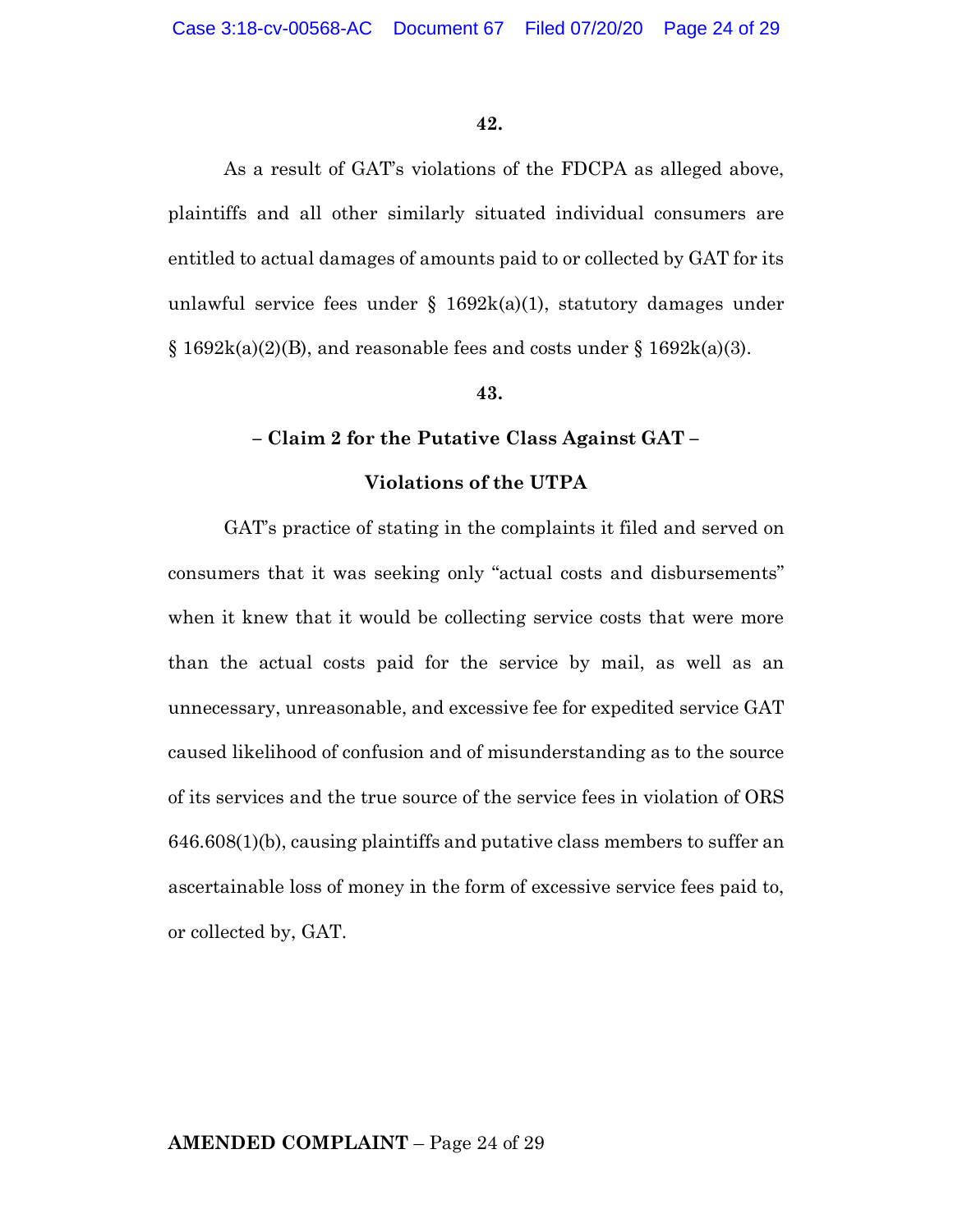GAT's collection of excessive service fees through submitting materially false, deceptive, and misleading cost statements stating that the service fees represented the actual service costs paid for mailed service, that the service fees were actually incurred by its client, that the service fees were not overhead, that expedited service was conducted, that expedited service was necessary, that the cost of service was reasonable, and the failure to disclose that GAT owned and operated the entity that effectuated the service, caused the likelihood of confusion and of misunderstanding as to the source of its services and the true source of the service fees, and that GAT's client had approved of GAT's prohibited service fees, in violation of ORS 646.608(1)(b), causing plaintiffs and putative class members to suffer an ascertainable loss of money in the form of excessive service fees paid to, or collected by, GAT.

#### **45.**

GAT's conduct as alleged in this complaint was reckless, in pursuit of profit, and constituted a wanton, outrageous and oppressive violation of the rights of plaintiffs and the putative class members to be free from unlawful trade practices. As a result of GAT's violation of the UTPA as alleged above, plaintiffs and all other similarly situated individual consumers are entitled to \$200 statutory damages per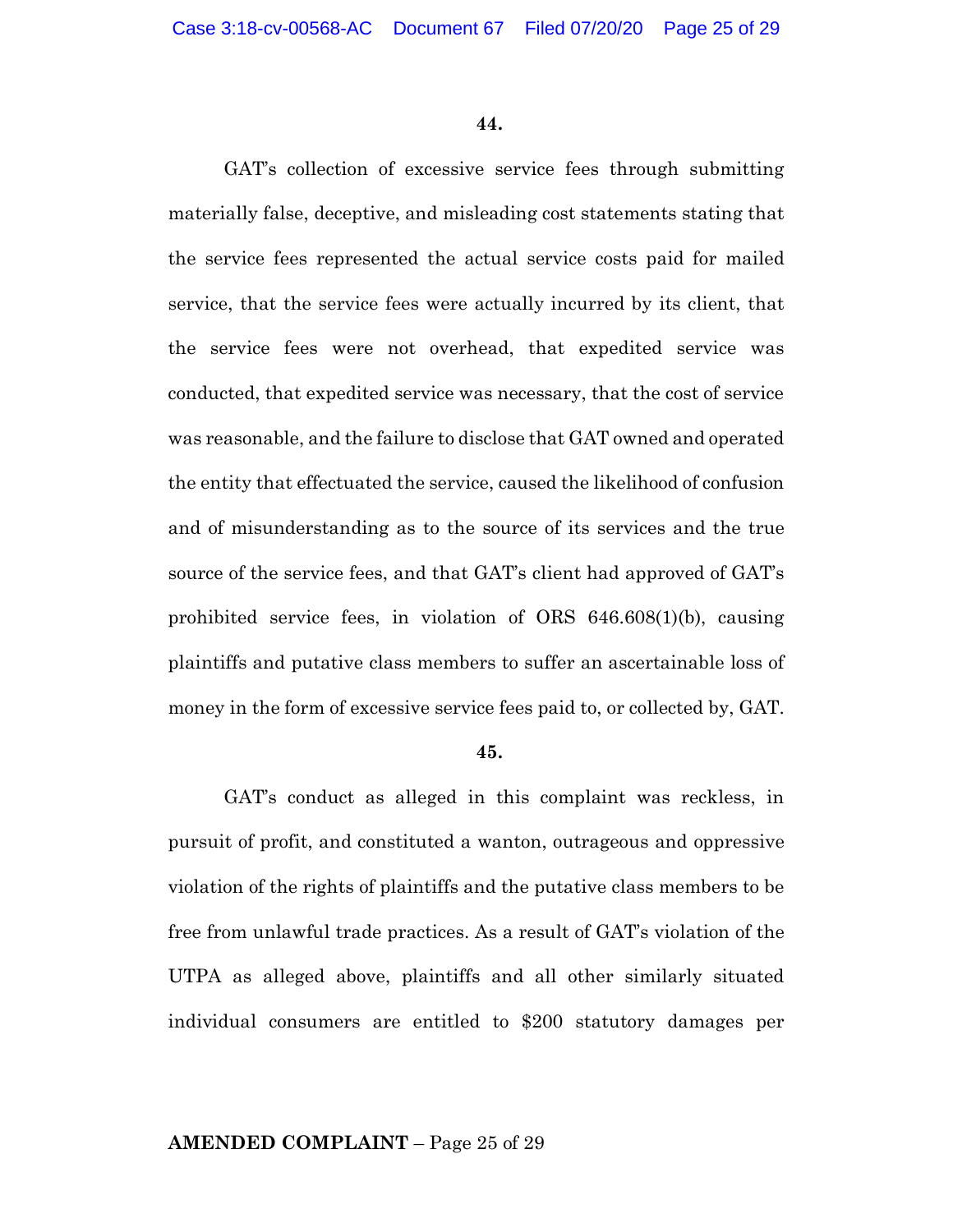individual, punitive damages, and reasonable fees and costs under ORS 646.638.

**46.**

## **– Claim 3 for the Putative Class against GAT and Vision –**

## **Unjust Enrichment**

Defendants are alter egos of each other and worked together in concert in a common scheme to profit from the collection of service fees that were not allowed by law, were not the actual costs paid to any third party for service by mail, were unnecessary and unreasonable and excessive, as alleged in this complaint. As a matter of justice and equity, defendants should not be able to retain the excessive service fees they collected from plaintiffs and the putative class. Plaintiffs and the putative class are entitled to restitution based on defendants' unjust enrichment as alleged in this complaint. *See also* Restatement (Third) of Restitution and Unjust Enrichment §§ 13, 40, 41, 44 (2011).

#### **47.**

Plaintiffs reserve the right and may intend to seek amendment of this complaint to add Midland upon learning through discovery that Midland directed, participated in, or profited from the unlawful service fee collection scheme set forth in this complaint.

**48.**

Demand for jury trial.

### **AMENDED COMPLAINT** – Page 26 of 29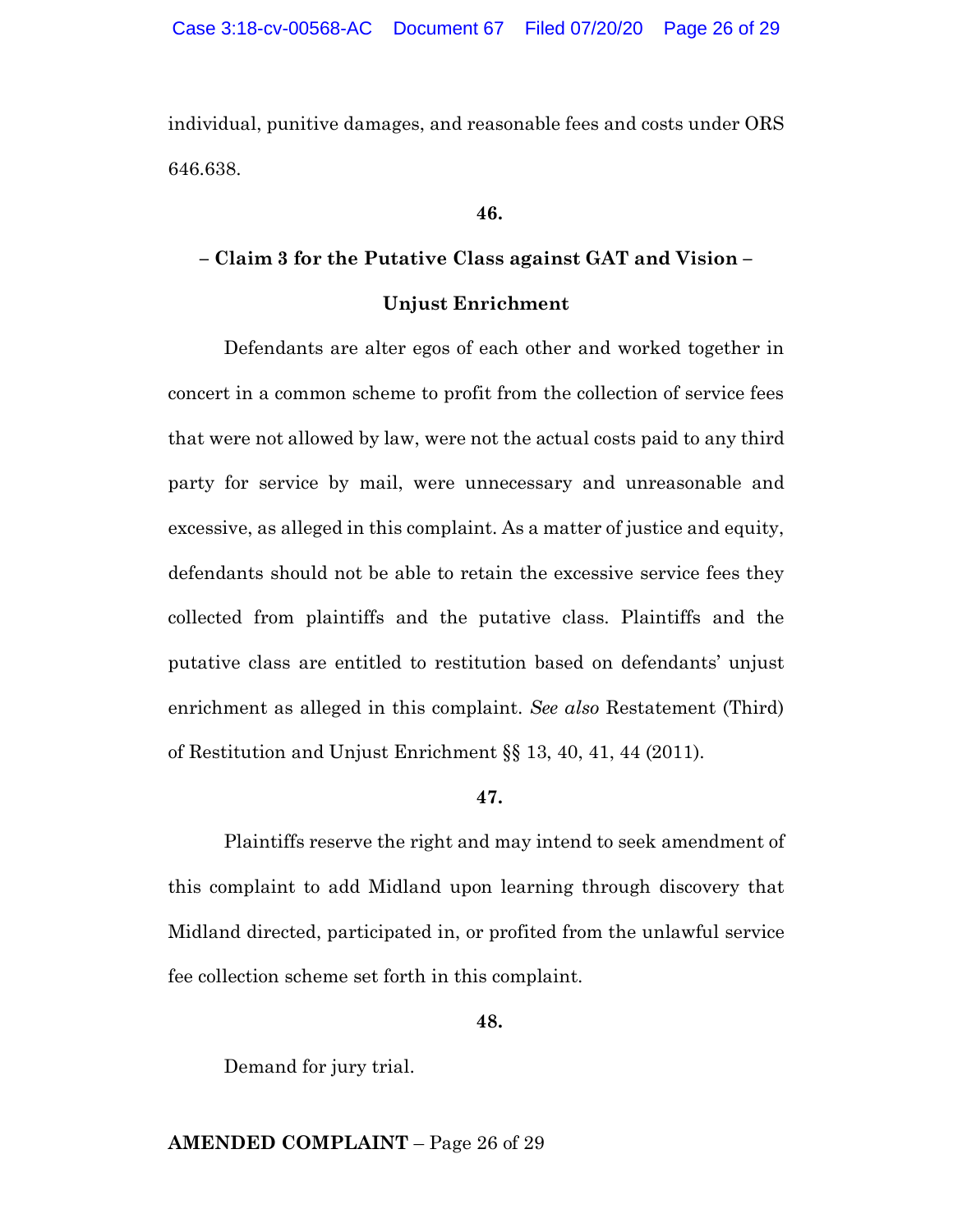## **PRAYER FOR RELIEF**

Plaintiffs seek relief as follows:

- **A.** An order that this case may proceed as a class action and an order that GAT violated the FDCPA and UTPA, and was unjustly enriched,
- **B.** An order and judgment in favor of plaintiffs and the class against defendants for damages determined to have been sustained by them, including actual damages, maximum statutory damages, punitive damages, and equitable relief and reasonable fees and costs,
- **C.** An order and judgment in favor of plaintiffs and the class against defendants for maximum pre-judgment and post-judgment interest, and
- **D.** For any other relief this Court may determine is fair and proper.

July 20, 2020

### **RESPECTFULLY FILED,**

s/ Michael Fuller **Michael Fuller, OSB No. 09357** Lead Trial Attorney for Plaintiffs OlsenDaines US Bancorp Tower 111 SW 5th Ave., Suite 3150 Portland, Oregon 97204 michael@underdoglawyer.com Direct 503-222-2000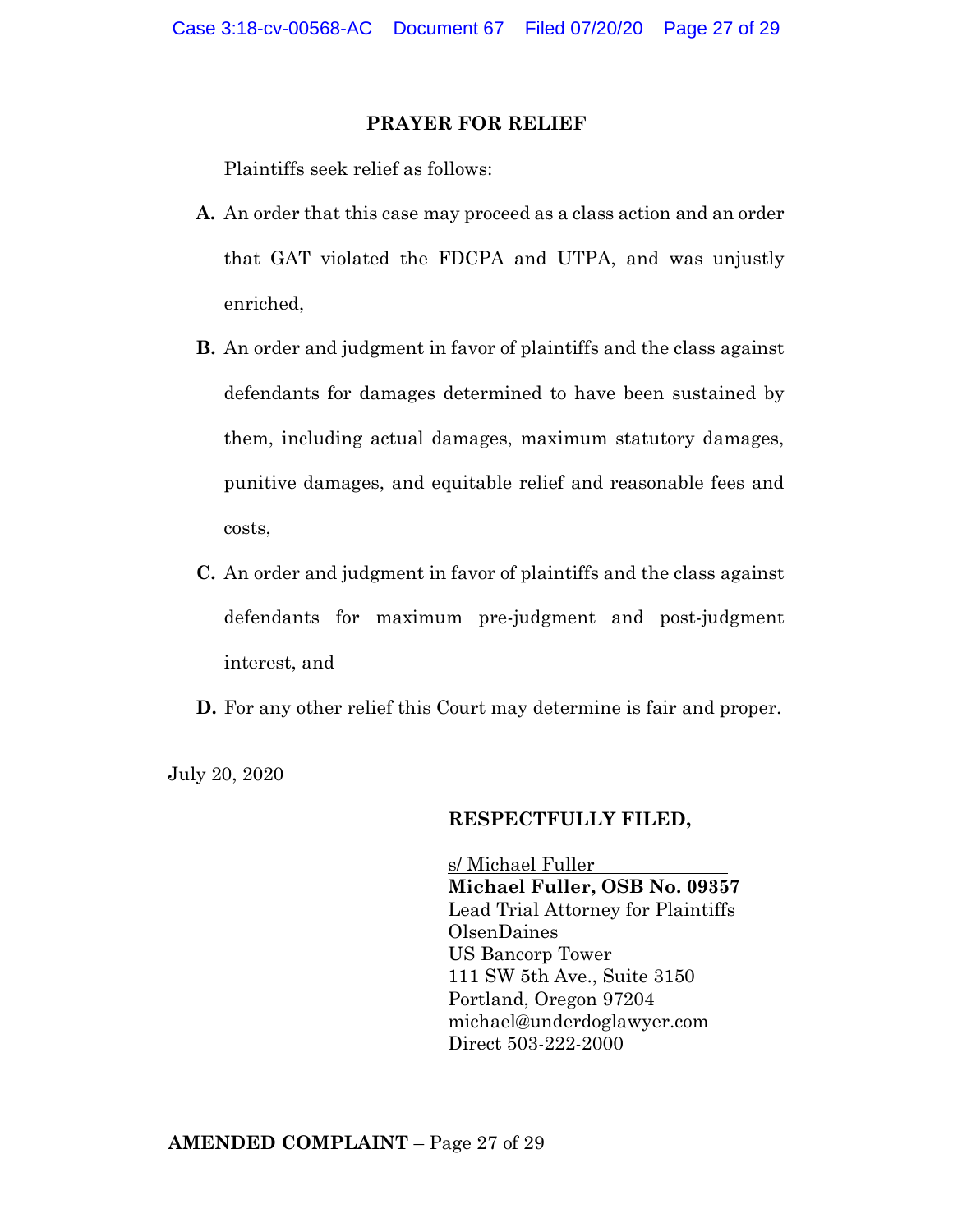## **CERTIFICATE OF SERVICE**

I certify that I caused a copy of this document and all attachments to be served on all parties to this action by CM/ECF.

July 20, 2020

s/ Michael Fuller **Michael Fuller, OSB No. 09357** Lead Trial Attorney for Plaintiffs OlsenDaines US Bancorp Tower 111 SW 5th Ave., Suite 3150 Portland, Oregon 97204 michael@underdoglawyer.com Direct 503-222-2000